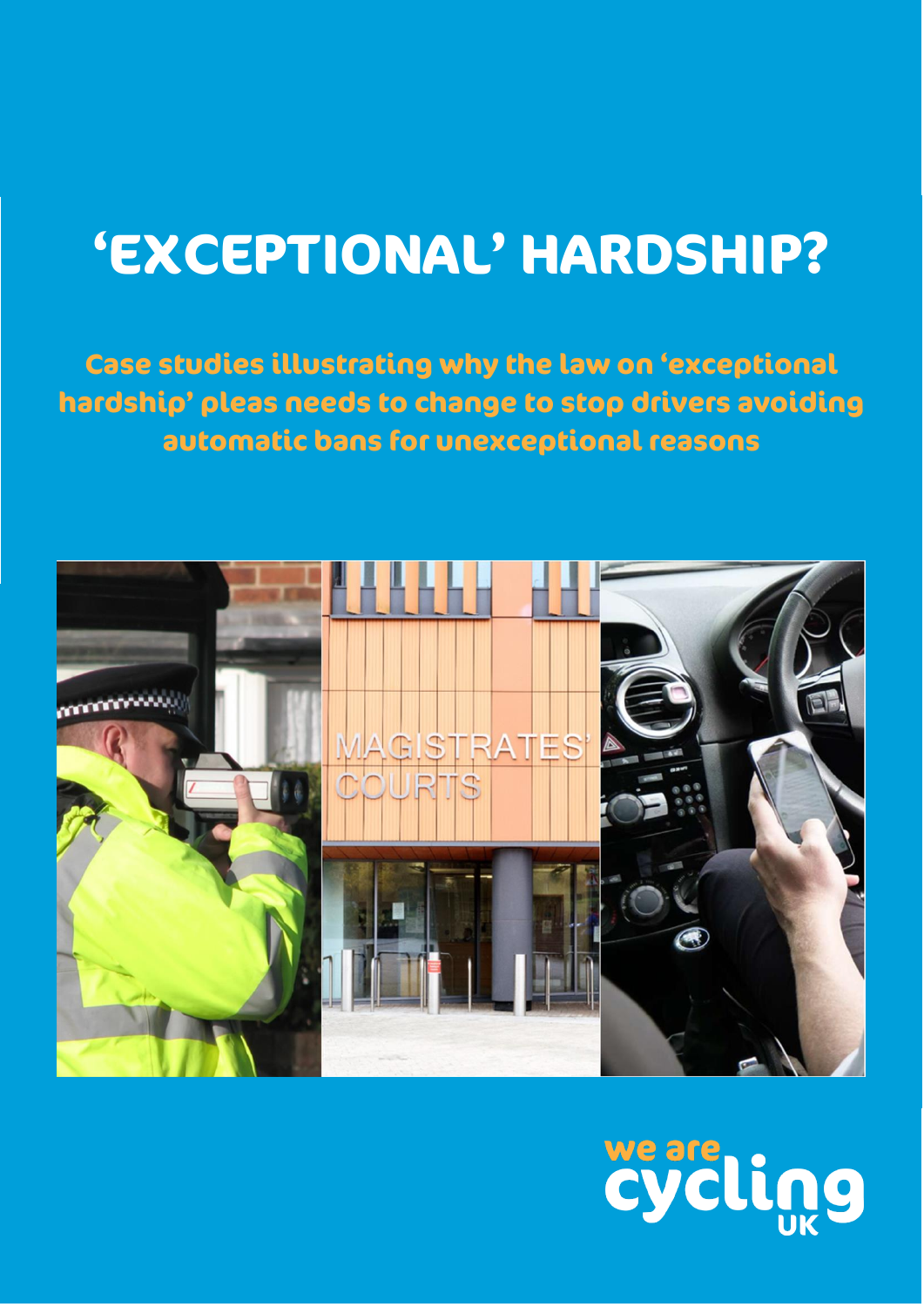

# **'Exceptional' hardship?**

Case studies illustrating why the law on 'exceptional hardship' pleas needs to change to stop drivers avoiding automatic bans for unexceptional reasons

July 2021

Front cover image: Cycling UK

# **Contact Cycling UK:**

Cycling UK Parklands Railton Road Guildford **Surrey** GU2 9JX

Tel.: 01483 238300

Email: [campaigns@cyclinguk.org](mailto:campaigns@cyclinguk.org)

cyclinguk.org

Copyright © 2021 Cycling UK. All rights reserved.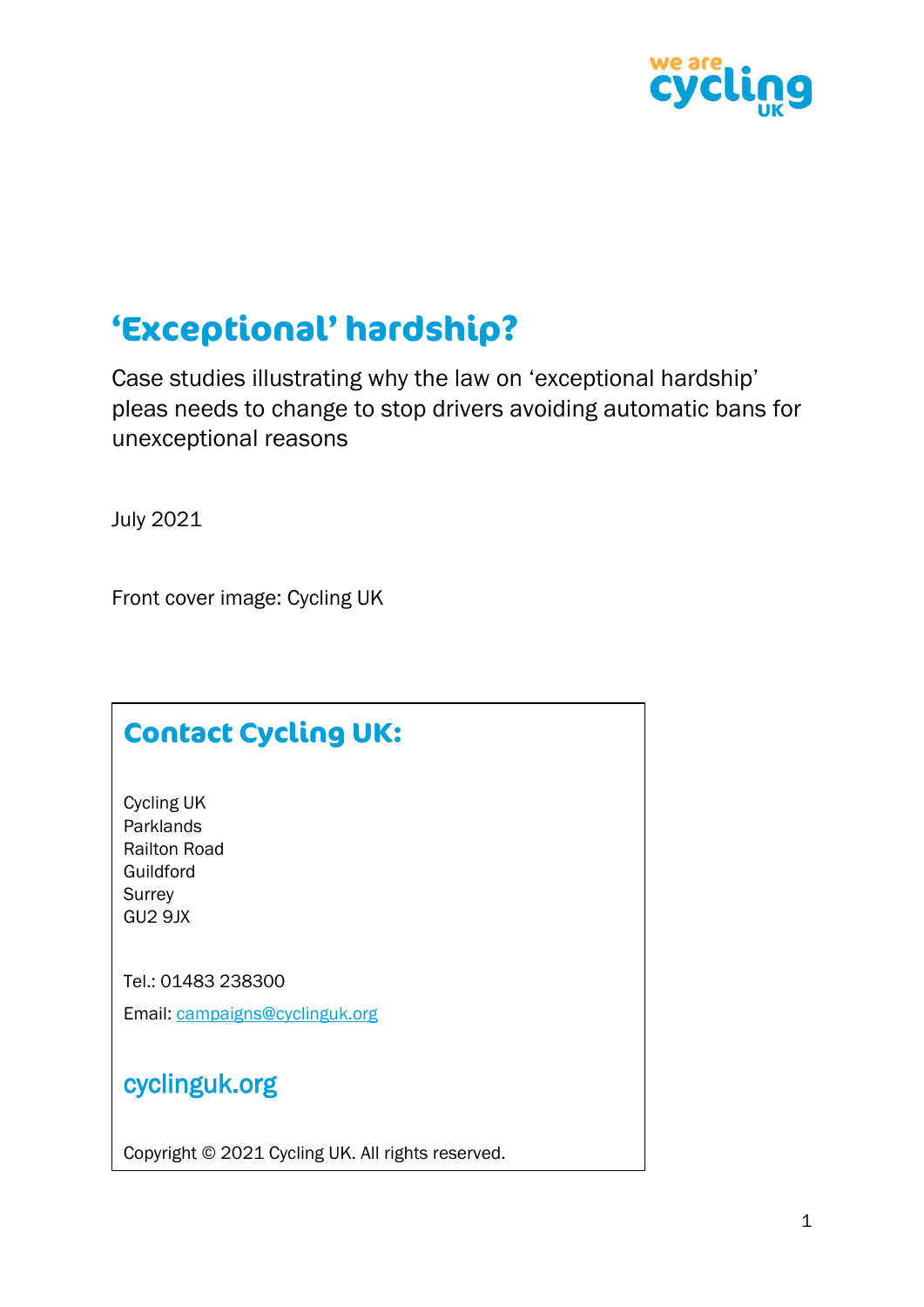

# **Contents**

| What do the law and sentencing guidelines currently say about 'exceptional hardship'? |  |
|---------------------------------------------------------------------------------------|--|
|                                                                                       |  |
|                                                                                       |  |
|                                                                                       |  |
|                                                                                       |  |
|                                                                                       |  |
|                                                                                       |  |
|                                                                                       |  |
|                                                                                       |  |
|                                                                                       |  |
|                                                                                       |  |
|                                                                                       |  |
|                                                                                       |  |
|                                                                                       |  |
|                                                                                       |  |
|                                                                                       |  |
|                                                                                       |  |
|                                                                                       |  |
|                                                                                       |  |
|                                                                                       |  |
|                                                                                       |  |
|                                                                                       |  |
|                                                                                       |  |
|                                                                                       |  |
|                                                                                       |  |
|                                                                                       |  |
|                                                                                       |  |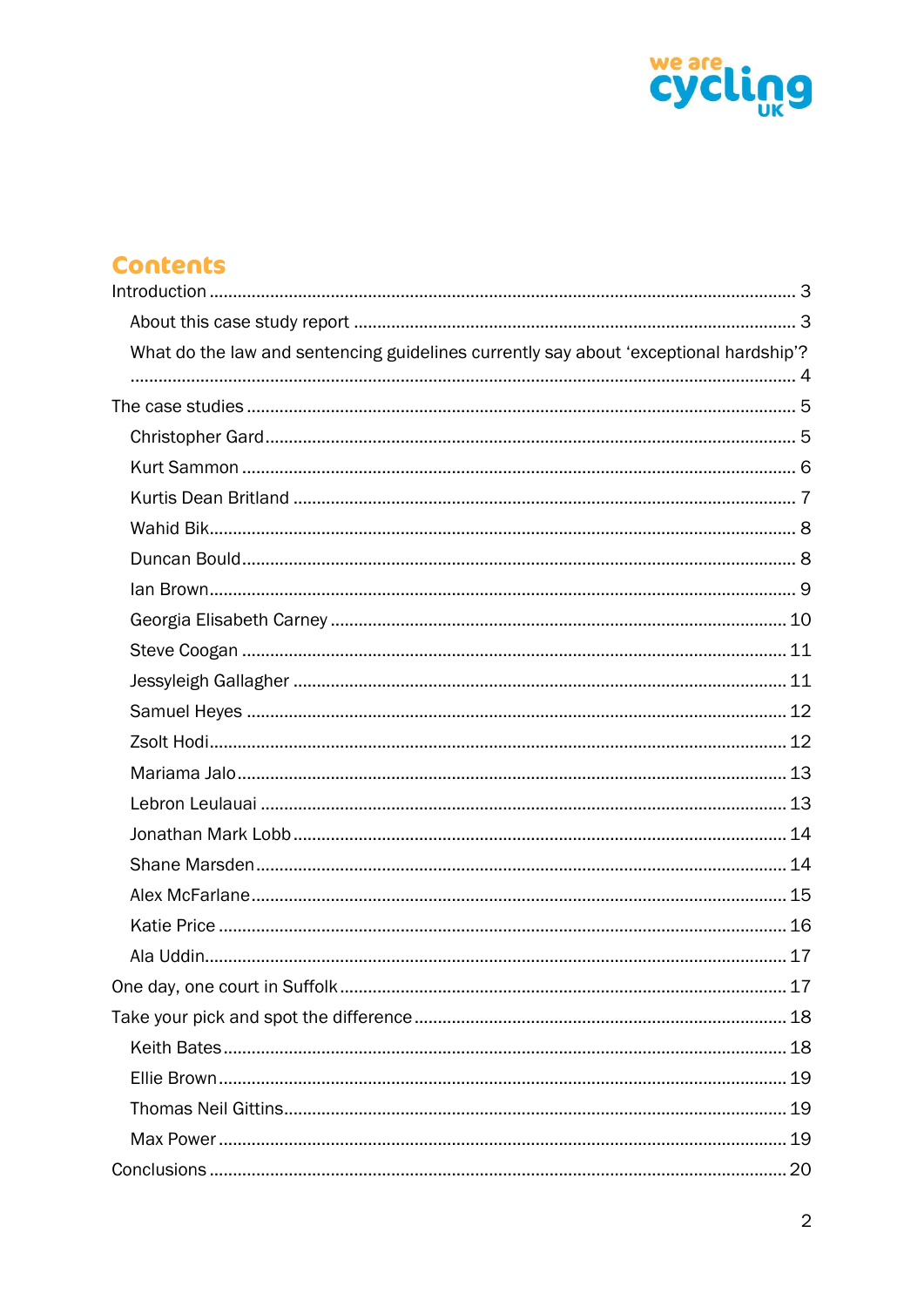

# <span id="page-3-0"></span>**Introduction**

Cycling UK believes that, when people harm or put others at risk whilst driving, the protection of the public should be the court's priority, not protecting someone's licence to drive.

But, time and time again, offenders facing an automatic ban after a string of infringements are allowed back on the roads because magistrates have accepted their pleas of 'exceptional hardship'. Some of these drivers go on to kill.

Cycling UK, and our partners British Cycling, Living Streets, the Road Danger Reduction Forum and RoadPeace, want this loophole closed.

# <span id="page-3-1"></span>About this case study report

This collection of case studies supplements Cycling UK's *Five Flaws: Failing Laws*<sup>1</sup> report (June 2021), which explains why we are calling for road traffic law to change in five ways. Closing the 'exceptional hardship' loophole is one of the five.

Here, we summarise several cases that typify the kind of 'exceptional hardship' claims that all too often succeed with the courts.

In our view, there is virtually nothing 'exceptional' about any of them. The repercussions of being unable to drive for six months would have been no worse for these drivers than they would be for millions of people who use cars or vans every day.

All our case studies are based on online media stories, and it was no challenge whatsoever for us to gather an ample selection. This illustrates not only how routine – how unexceptional, indeed – these pleas are, but how routinely courts accept them.

In *Five Flaws: Failing Laws*, we explain how we think legislation could change to tackle this but, as it still helps to bear in mind what the law and sentencing guidelines currently say about 'exceptional hardship', we have summarised this in the text box on page 4.

The sentencing guidelines were revised for the better in 2020, but we have come across cases postdating the changes, implying that some magistrates are still unclear about what ought and what ought not to make it past the 'exceptional' threshold.

To show how inconsistent the application is, we have also listed a few examples of failed pleas. These, we feel, are largely indistinguishable from the successes.

#### Notes:

So that the summaries below are as easy to read as possible, we have decided against repeatedly interrupting the text with the terms 'as reported in the press' or 'according to xxx' or 'reportedly'. Please take this as read.

<sup>1</sup> cyclinguk.org/sites/default/files/document/2021/06/2106\_cyclinguk\_five-flaws-failing-laws\_final\_1.pdf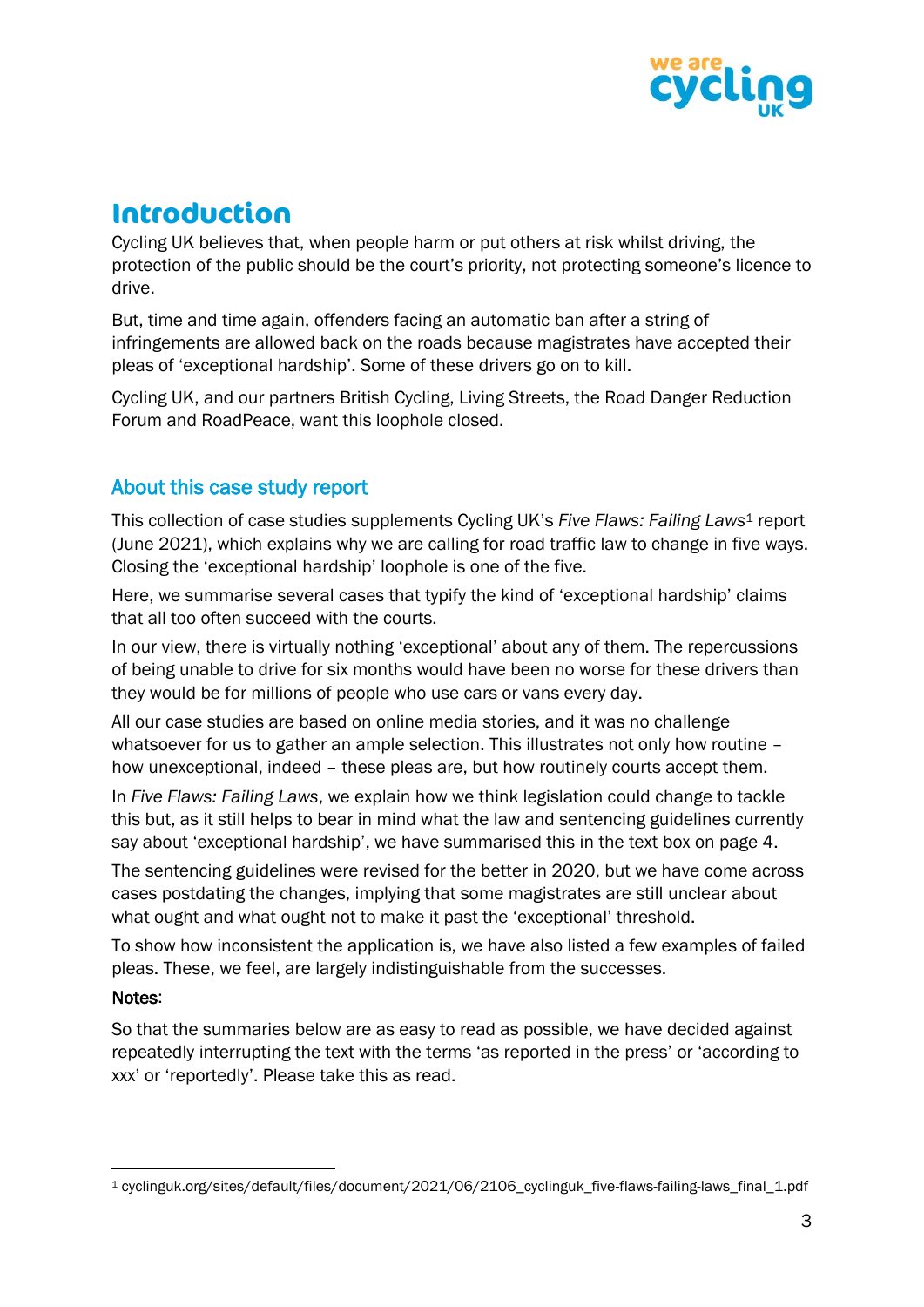

We have checked each report to the best of our ability, and summarise the contents here in good faith, but please do not hesitate to get in touch with us if you have any queries about our understanding. Our contact details are on the inside and back covers.

# <span id="page-4-0"></span>What do the law and sentencing guidelines currently say about 'exceptional hardship'?

• [The Road traffic Offenders Act 1988, s35](file:///C:/Users/Cherry/Documents/Cycling%20UK/legislation.gov.uk/ukpga/1988/53/part/II/crossheading/disqualification) says that courts should take no account of 'hardship, other than exceptional hardship' when deciding whether to disqualify a driver.

[The Sentencing Council for England and Wales guidelines](file:///C:/Users/Cherry/Documents/Cycling%20UK/sentencingcouncil.org.uk/explanatory-material/magistrates-court/item/road-traffic-offences-disqualification/3-totting-up-disqualification/) for magistrates say:

"Almost every disqualification entails hardship for the person disqualified and their immediate family. This is part of the deterrent objective of the provisions combined with the preventative effect of the order not to drive."

"Courts should be cautious before accepting assertions of exceptional hardship without evidence that alternatives (including alternative means of transport) for avoiding exceptional hardship are not viable".

"Loss of employment will be an inevitable consequence of a driving ban for many people. Evidence that loss of employment would follow from disqualification is not in itself sufficient to demonstrate exceptional hardship".

> "The current loophole of exceptional hardship shows us that driving is seen as a right, not a privilege.



"There doesn't appear to be any clarity or review of the circumstances that might qualify as exceptional.

"We should be prioritising public safety over the right to drive, and yet drivers who disregard the law are allowed to continue driving, and there are cases where because this has been allowed, they have gone on to kill.

"The loophole needs to be closed by updating legislation so that only in cases where hardship is truly exceptional are drivers allowed to continue driving."

Victoria Lebrec, Head of Policy, Campaigns and Communications, RoadPeace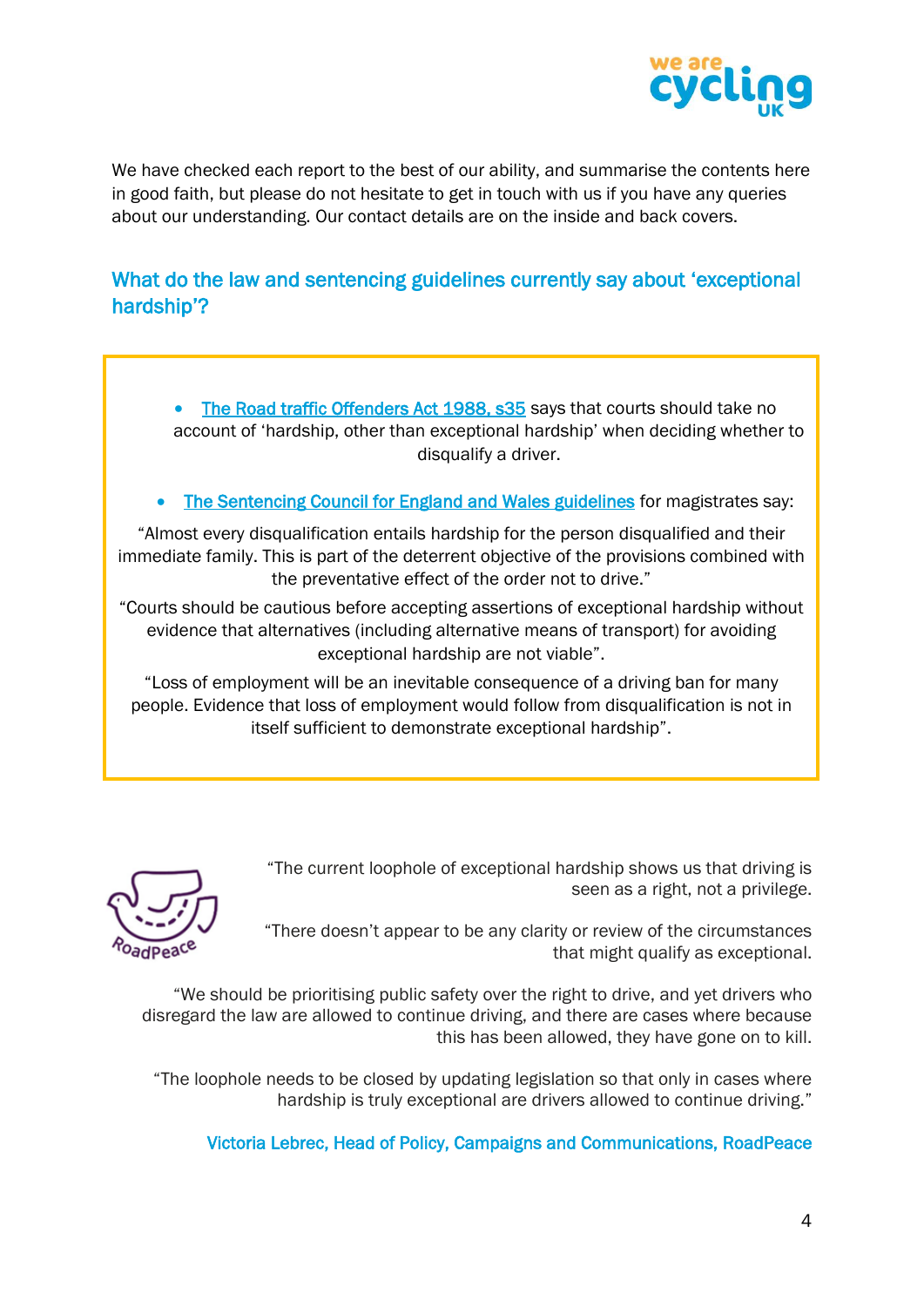

# <span id="page-5-0"></span>**The case studies**

Each of the following three drivers ended up in prison for serious motoring offences, two of them for killing people.

They all have one thing in common: in the past, magistrates had accepted that a 'totting up' ban would cause them 'exceptional hardship':

# <span id="page-5-1"></span>Christopher Gard

Thirty-year-old Christopher Gard's licence was stacked with penalty points for using a mobile phone at the wheel by the time he pleaded with Aldershot magistrates in June 2015 not to take his licence away.

The occasion not only marked his tally of 12 points, but also his eighth conviction for the offence. The chances of being caught for driving while texting or chatting on a mobile are arguably not as high as they ought to be, so this is astounding.

Gard had twice avoided a conviction and points by attending a driver awareness course.

## Offender's 'exceptional hardship' plea (June 2015)

Gard, a self-employed plasterer and former cage fighter, said that, if disqualified:

- he would lose his living
- his young son and the boy's mother, his former partner, would suffer financially.

The magistrates allowed Gard to keep his licence. He promised to lock his phone in the boot while driving thereafter.

#### Subsequently …

Just over six weeks later, Gard was texting at the wheel again, this time about a dog walk. With his young son in the passenger seat of his transit van, he ploughed into the back of cyclist Lee Martin on the A31 near Bentley, Hampshire.

Lee, 48, a father of two, was thrown onto the front windscreen and killed.

Police calculated that Gard had nine seconds of clear road in which to see Lee, who was riding with a group of cyclists wearing hi-vis. A witness, following behind, had seen the group clearly, and pulled out to overtake them.

Gard tried to cover up his texts by deleting them.

In September 2016, Gard was jailed for nine years at Winchester Crown Court for causing death by dangerous driving, and banned from driving for 14-and-a-half years. An appeal to have his sentence cut was dismissed in January 2017.

# Media reports

[Daily Mail,](https://www.dailymail.co.uk/news/article-3782511/Road-madness-Cage-fighter-mowed-cyclist-phone-EIGHT-previous-convictions-texting-wheel-DID-courts-allow-van-kill-innocent-father.html) 9/9/2016; [BBC News,](https://www.bbc.co.uk/news/uk-england-hampshire-38648736) 17/1/2017. See also [Cycling UK,](https://www.cyclinguk.org/news/20161115-groundhog-day-gard-texting-driver-pleads-leniency) 15/11/2016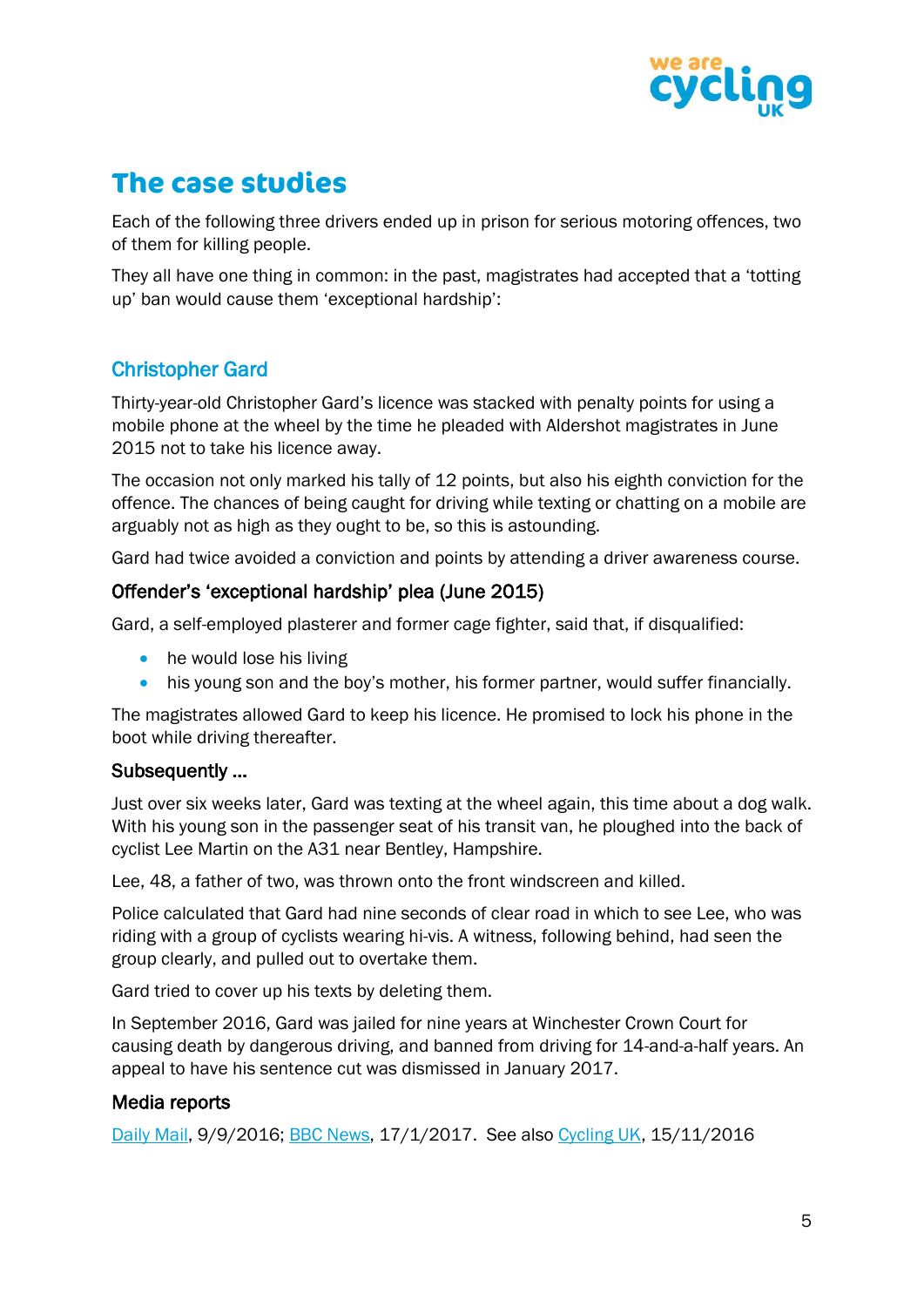

# <span id="page-6-0"></span>Kurt Sammon

In 2004, Sammon mowed down a 13-year-old at 43 mph, failed to stop and dumped his car two miles away. He'd been drinking methadone. His victim, Michael Weaver, died from serious injuries including a severed spinal cord. He'd been picking up a pizza.

The Sun reports that Sammon was "… initially charged with the more serious charge of causing Michael's death by dangerous driving but […] is thought to have served just three months after admitting lesser offences of failing to stop and report an accident, and having no insurance or MOT."

In 2016 and 2018, Sammon's mobile phone offences earned him enough points for a totting up ban.

# Offender's 'exceptional hardship' plea (October 2018)

Magistrates let him keep his licence, agreeing that not being able to drive would affect:

- his job
- caring responsibilities to his mother.

# Subsequently …

In January 2019, Sammon was fielding a call on his handsfree mobile when he jumped a red light in his transit van and hit 30-year-old motorcyclist Louis McGovern, who was moving into the junction.

No evidence of Sammon braking emerged.

The victim's partner, Lauren James, who'd gone out looking because he was late home from work, came across the aftermath of the collision on the A555 Manchester Airport Relief Road. She was with Louis, who'd been trapped under Sammon's van, when he died the next day.

Sammon was convicted of death by dangerous driving, jailed for seven years and banned for 13.5 years.

Sentencing him, the Judge said:

"I do not accept that you stopped every time you received a WhatsApp message. I am satisfied you were using this phone unlawfully by holding it in your hand.

"You were grossly distracted at the time. You have an appalling driving record.''

# Media reports

[The Sun](https://www.thesun.co.uk/news/15145805/woman-discovers-boyfriend-dead-crash-commute/) 2/6/2021 (updated 3/6/2021); [Manchester Evening News,](https://www.manchestereveningnews.co.uk/news/greater-manchester-news/kurt-sammon-louis-mcgovern-court-20719159) 1/6/2021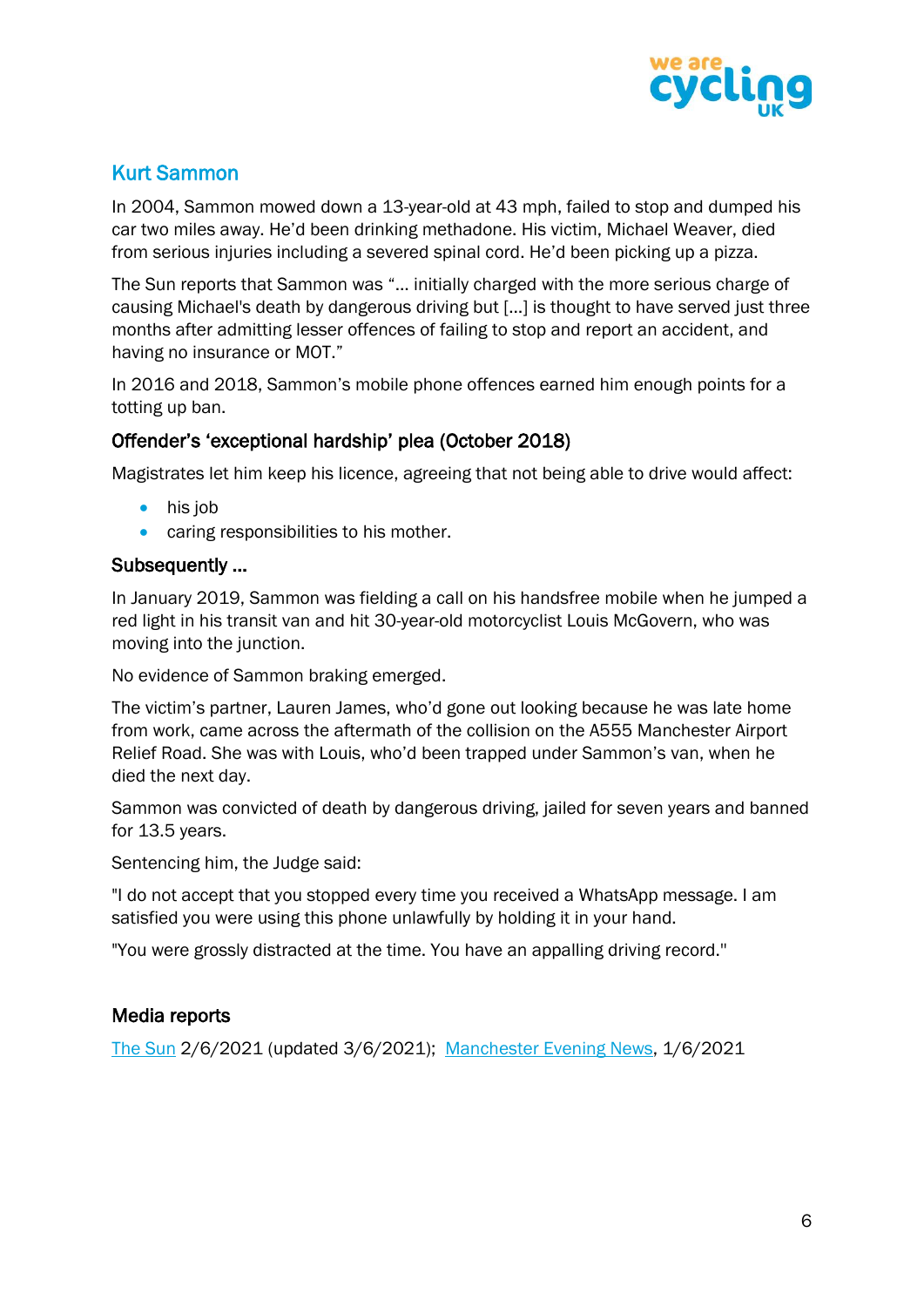

# <span id="page-7-0"></span>Kurtis Dean Britland

In spring 2018, Kurtis Dean Britland, 26, added six new points to his licence for failing to supply the identity of the driver alleged to have committed an offence. With eleven points already (six for doing the same thing and five for speeding), he faced a totting up ban.

## Offender's 'exceptional hardship' plea (February 2018)

Britland satisfied the court that:

- his mobility scooter business would fold because he needed to drive his van to ferry scooters about, and carry out trials and repairs
- he could not afford a driver and, on top of that, needed to repay a hefty loan from his parents.

#### Subsequently …

On 13 September 2018, Derbyshire Roads Policing Unit [tweeted](https://twitter.com/DerbyshireRPU/status/1040218510604095488) that Britland was a "prime example" of the "System falling down", and that he should be in prison.

The offender, they said, had been banned for drug driving, then provided another positive drug sample while awaiting a court appearance. They'd just caught him driving whilst disqualified again.

Later that same September, Britland drove at his girlfriend following an argument, wedging her between two vehicles. Cannabis was also found on him, and he spat in an officer's face.

The system finally granted the Policing Unit's wish early in 2019 when Britland was jailed for 15 months and disqualified for 82 weeks for: dangerous driving, common assault, driving while disqualified, while uninsured and possession of cannabis.

#### Media reports

[Derbyshire Times,](https://www.derbyshiretimes.co.uk/news/judge-spares-motoring-offender-driving-ban-save-his-business-49356) 4/3/2018; [The World News,](https://twnews.co.uk/gb-news/latest-chesterfield-magistrates-court-results-including-north-and-mid-derbyshire-and-the-peak) 13/9/2018; [Derbyshire Telegraph,](https://www.derbytelegraph.co.uk/news/local-news/thug-drove-girlfriend-after-row-2491790) 3/2/2019.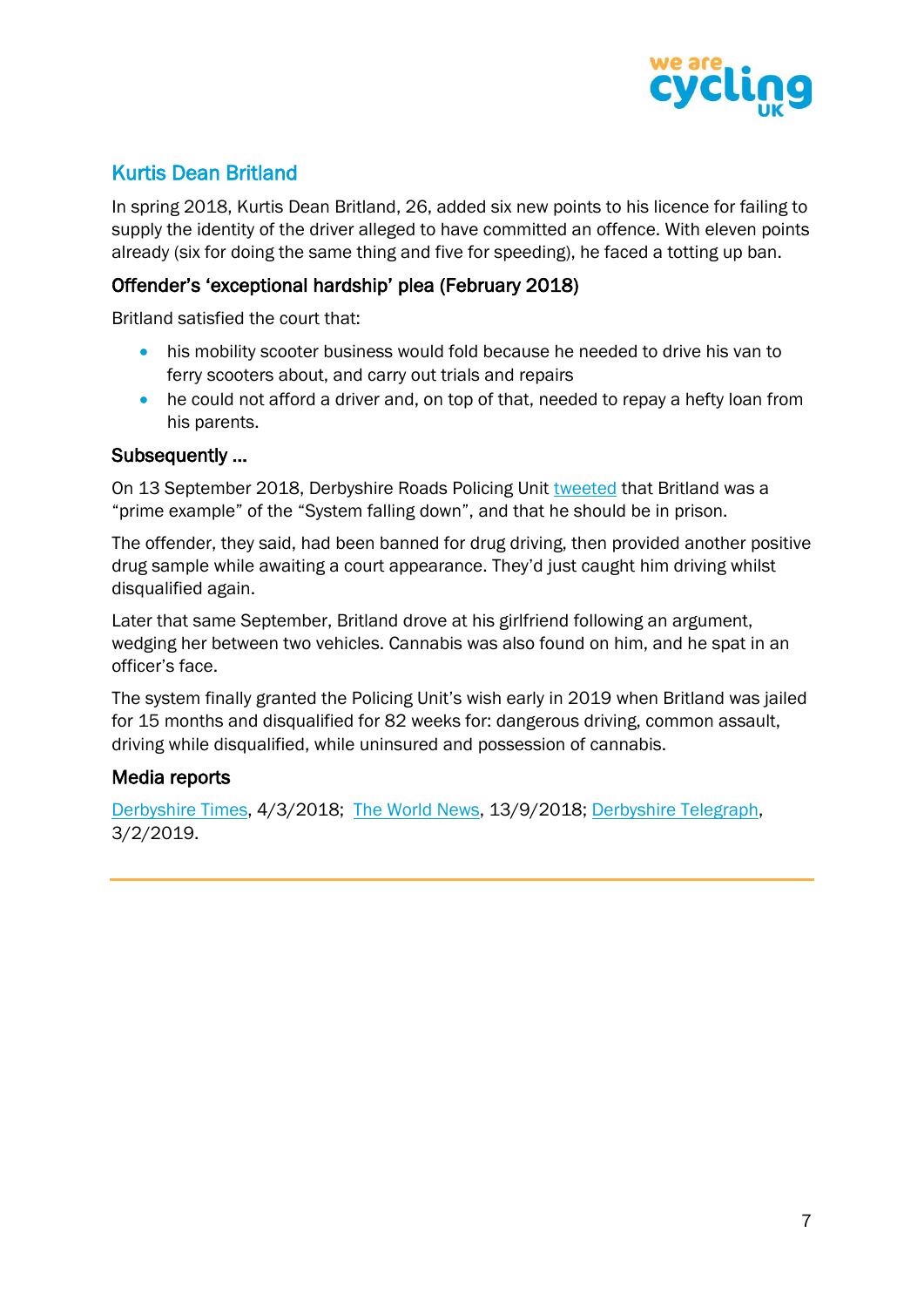

The following alphabetically ordered mix of unknowns, celebrities, professionals and others working in various fields all managed to tot up enough points for an automatic ban. Nevertheless, they each swerved them by convincing magistrates that losing their licence would cause 'exceptional hardship'.

But how much of the hardship catalogued below is genuinely 'exceptional'? Isn't much of it circumventable, commonplace inconvenience, no worse than most people would experience if they couldn't drive for a while?

# <span id="page-8-0"></span>Wahid Bik

41-year-old Wahid Bik's totting up tipping point came when he failed to provide the identity of a driver alleged to be guilty of a motoring offence.

Like many drivers in his situation, he turned to an exceptional hardship plea and, also like many drivers in his situation, he homed in on the impact a driving ban would have on his family and finances.

# Offender's 'exceptional hardship' plea (April 2021)

April 2021 saw him claiming:

- he couldn't get to work, which would cause his non-driving wife and children financial hardship
- he couldn't support his elderly parents and children, who rely on him to transport them around

Worcester magistrates conceded.

#### Media report

[Worcester News,](https://www.worcesternews.co.uk/news/19249746.magistrates-allow-man-enough-points-get-driving-ban-stay-road/) 22/4/2021

# <span id="page-8-1"></span>Duncan Bould

With points already on his licence for using a mobile phone at the wheel, and another batch for speeding twice in a 30 mph zone and driving at 55 mph along a 40 mph limit road, Duncan Bould, 59, had amassed enough points for an automatic ban.

# Offender's 'exceptional hardship' plea (February 2018)

In court, Bould, a top criminal barrister and Crown Court judge, handed magistrates a written submission explaining that he needed to keep his licence because:

• his 13-year-old daughter suffered from a medical condition.

Asked whether he and his wife shared driving responsibility, he replied: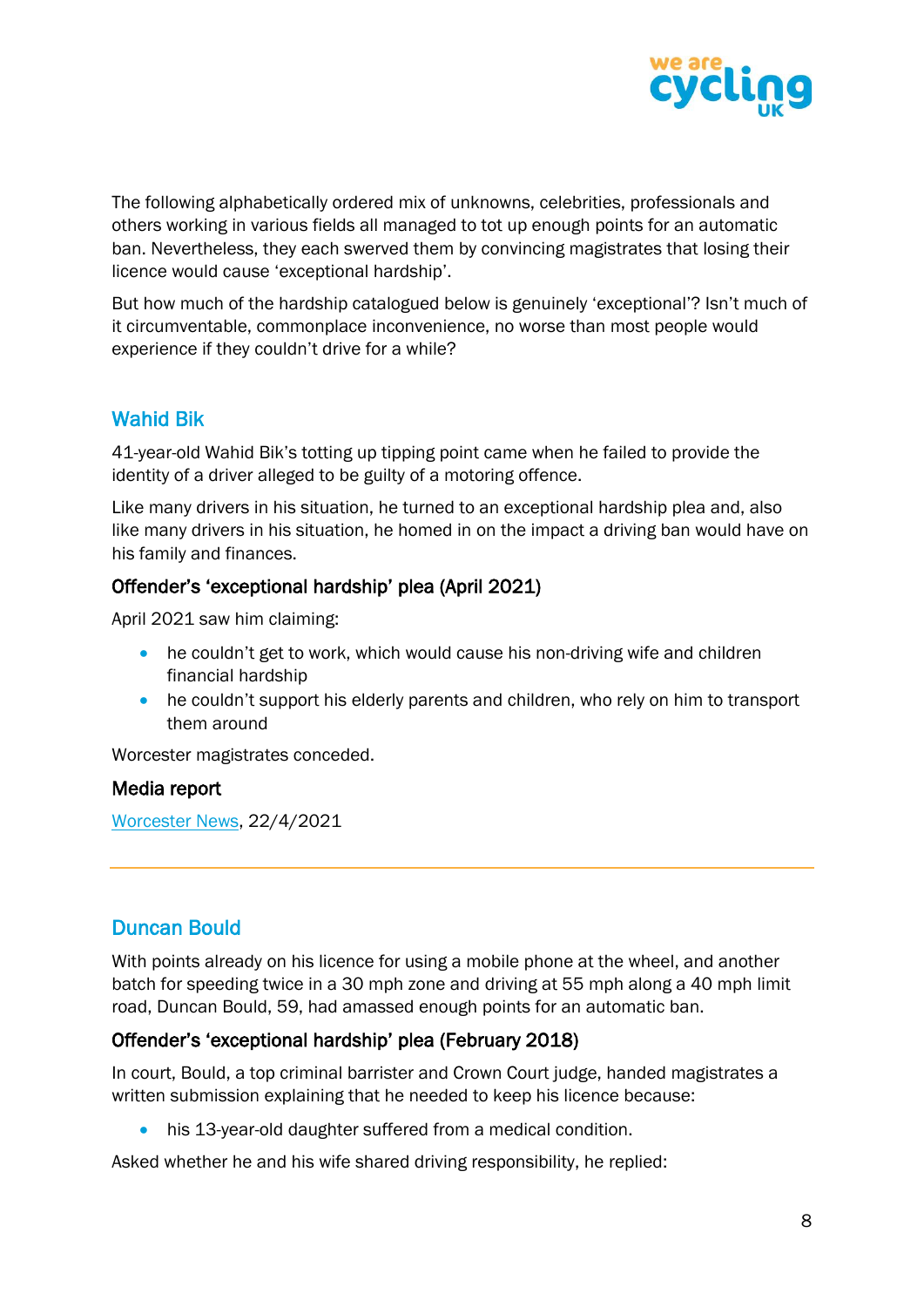

"We probably do, over the four years we probably have done. As you might imagine it's not as straightforward as that. It depends who is available and who is not. It can be difficult sometimes."

Manchester magistrates agreed not to disqualify him, stressing that they did so solely in view of his daughter's potential hardship, rather than his employment. The chair also said: "It's disappointing to see a man of such standing in the legal community here before us today".

The Daily Mirror headlined the story: '"What a joke": Anger as judge caught speeding with 12 points on his licence escapes driving ban'.

Later that year, the Judicial Conduct Investigations Office handed Bould 'formal advice' following a disciplinary hearing.

#### Media reports

[Daily Mirror,](https://www.mirror.co.uk/news/uk-news/what-joke-anger-judge-caught-11999934) 9/2/2018; [Daily Mail,](https://www.dailymail.co.uk/news/article-5373349/Barrister-avoids-driving-ban-despite-offence.htm) 9/2/2018; [Daily Mail,](https://www.dailymail.co.uk/news/article-6382565/Judge-racked-12-points-driving-licence-spared-ban-magistrates.html) 13/11/2018;

# <span id="page-9-0"></span>Ian Brown

Ian Brown, 53, appeared before magistrates in September 2016 with nine existing and three new points on his licence, all for speeding – the latest for driving at 37 mph in a 30 mph zone.

This wasn't the first time that speeding had landed Brown in court. In 2011, he'd been trailed by a police car on the M6 never dropping below 94 mph, and hitting 105 mph for a mile.

# Offender's 'exceptional hardship' plea (2011)

In 2011, Brown's lawyer, Nick Freeman (aka 'Mr Loophole'), argued that a ban would cause his celebrity client – frontman for the Stone Roses – "insurmountable" problems.

- on the professional front, the singer needed to drive to remote and secret rehearsals for the sake of the band's comeback gigs
- on the domestic front, apart from supermarket runs for his ageing parents, Brown drove to London from Cheshire every Wednesday to collect his 11-year-old son from school and take him to dinner, and saw him most weekends – an "acrimonious" divorce had made Brown anxious about maintaining their relationship. (Incidentally, Brown's "domestic obligations" struck the journalist reporting for The Independent as "curiously saintly").
- being in the public eve ruled out public transport.

The court agreed not to ban Brown, handing him six points instead. This, though, did not stop his speeding. In November 2011, he was disqualified for three months for ripping along at 93 mph in a 40 mph section on the M6.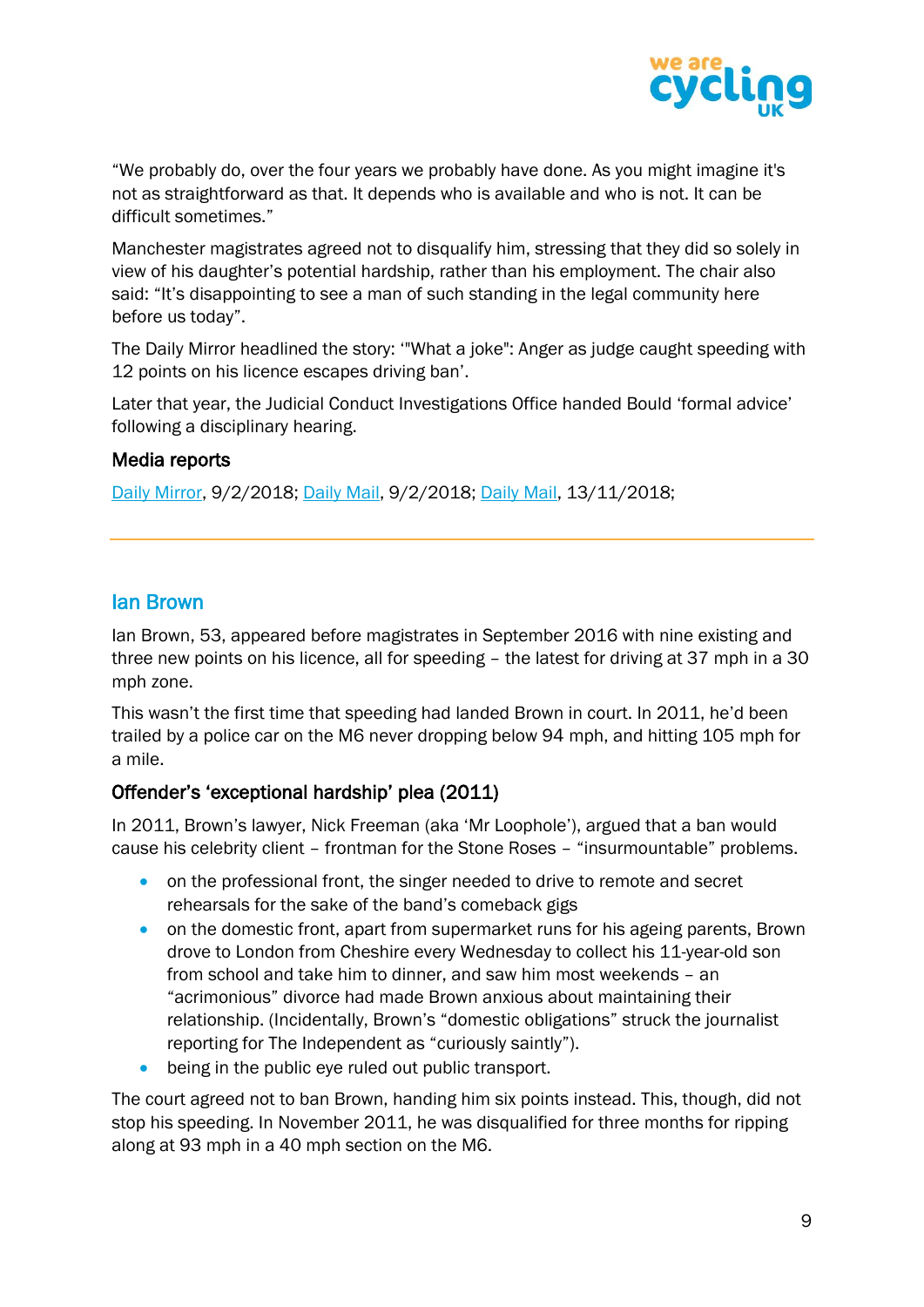

In 2016, multi-millionaire Brown was back in court, once again pleading 'exceptional hardship' (his critical offence this time was driving at 37 mph in a 30 mph zone).

# Offender's 'exceptional hardship' plea (September 2016)

The Manchester Evening News report of the proceeding reads much like déjà vu:

- errands for elderly parents
- remote rehearsals
- visiting his son in London.

There were, according to his lawyer, 'innocent third parties' to consider. Again, magistrates let him off an automatic ban.

#### Subsequently …

In Feb 2017, Brown was finally banned from driving for six months for repeat offending.

#### Media reports

[The Independent,](https://www.independent.co.uk/news/uk/crime/model-citizen-ian-brown-escapes-driving-ban-2375520.html) 25/10/2011; [The Sun,](https://www.thesun.co.uk/archives/news/932477/stone-roses-star-ian-brown-did-93mph-in-40-zone/) 25/11/2011; [Manchester Evening News,](https://www.manchestereveningnews.co.uk/news/greater-manchester-news/ian-brown-escapes-driving-ban-11902311) 18/9/2016; [Daily Mail,](https://www.dailymail.co.uk/news/article-5270405/Ian-Brown-banned-driving-caught-speeding.html) 15/01/2018.

# <span id="page-10-0"></span>Georgia Elisabeth Carney

"In all my magistrates career, this is a record for me, honestly", chair of the bench in Manchester reportedly said of the 66 points clocked up by Georgia Elisabeth Carney.

On twenty occasions in two months, Carney had been caught driving at 70 mph, twice at 80 mph, along a 50 mph section of the M62. These multiple infringements, plus her existing six points, swept her way, way past the totting up threshold.

But, in this case, the magistrate's astonishment did not stop them from accepting an offender's 'exceptional hardship' plea.

#### Offender's 'exceptional hardship' plea (March 2020)

Carney maintained:

- she relied on her own transport to carry her beauty equipment to visit clients and put on courses at salons (couldn't carry everything on public transport).
- her business fortunes impacted on her mother (a named guarantor on her rented flat and contact for her leased Audi).

#### Media report

[Manchester Evening News,](https://www.manchestereveningnews.co.uk/news/greater-manchester-news/audi-driving-beautician-clocked-speeding-17919991) 13/3/2020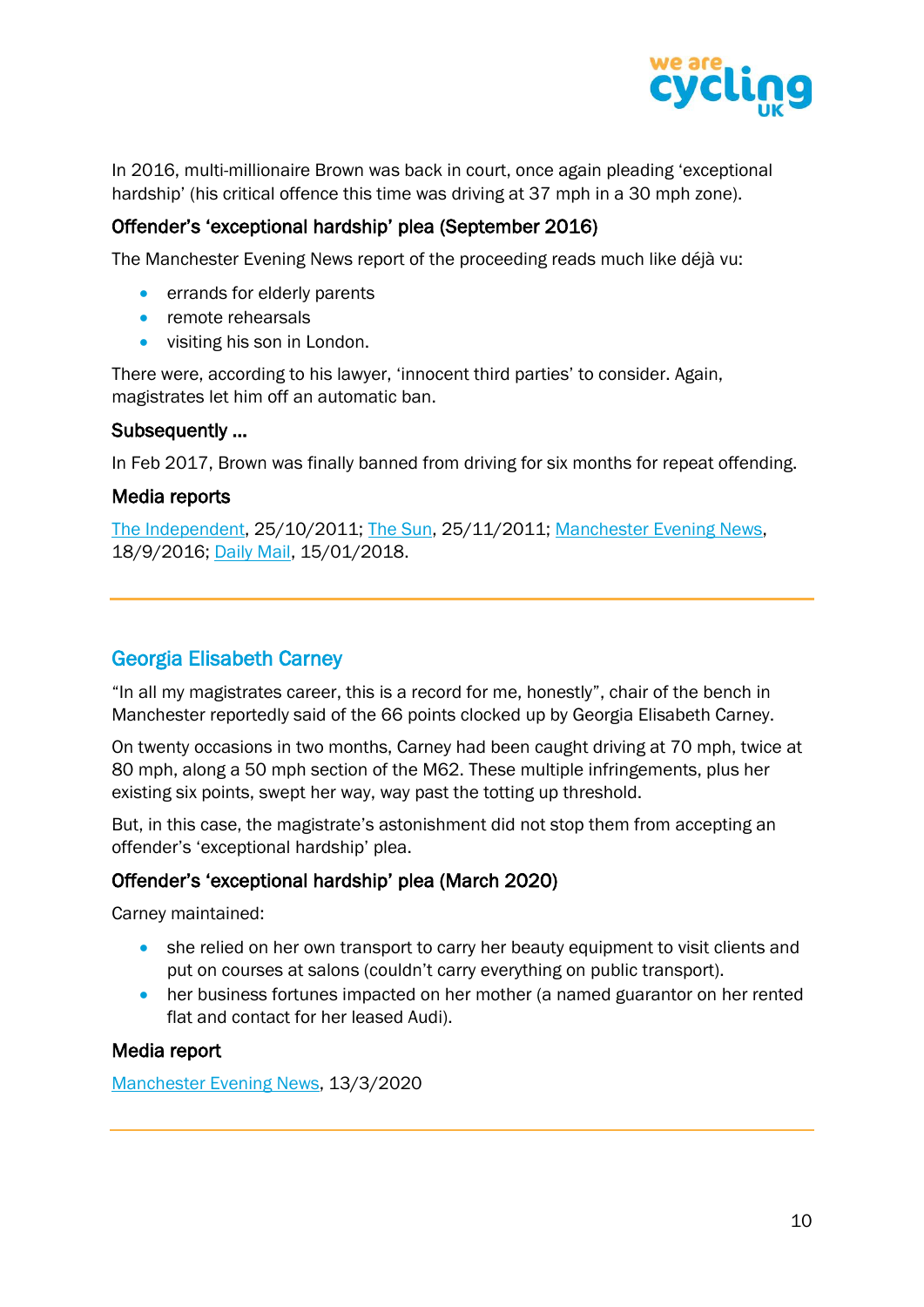

# <span id="page-11-0"></span>Steve Coogan

Sitting at the wheel of his Porsche one day in January 2019, Steve Coogan, 53, was clocked six miles over the speed limit in a 30 mph zone close to his mansion, East Sussex. The offence added three points to his existing nine, so a six-month ban automatically loomed.

A serial speeder, Coogan had been disqualified before: back in 2016, he'd zoomed along in his Mazda at almost double the speed limit in Brighton, resulting in a 28-day ban. And, by the time he appeared before magistrates in August 2019 facing his totting up disqualification, he'd attended a speed awareness course.

# Offender's 'exceptional hardship' plea (August 2019)

Coogan, a motoring enthusiast and owner of several elite cars, is also an actor. His 'exceptional hardship' plea played on the impact a driving ban would have on a BBC travelogue series featuring Alan Partridge, the fictional character for which Coogan is mostly famed. He told the court that:

- the vet to be filmed series would be cancelled because Partridge had, apparently, to drive round the country meeting people: "You couldn't put him on a train because that is not who he is. It's part of his character that he drives."
- it would be impossible to fake the driving scenes
- if the series were canned, fifteen to twenty professionals who'd been lined up would struggle to find alternative work.

Magistrates accepted that other people would suffer 'exceptional hardship', and reduced Coogan's ban from six to two months, so as not to interfere with filming. (A-ha!)

[The Guardian,](https://www.theguardian.com/culture/2019/aug/13/alan-partridge-saves-steve-coogan-from-lengthy-driving-ban) 13/8/2019; [The Sun,](https://www.thesun.co.uk/news/9712453/steve-coogan-swerves-lengthy-driving-ban-speeding/) 13/8/2019 [Radio Times,](https://www.radiotimes.com/news/tv/2019-08-14/steve-coogan-swerves-lengthy-driving-ban-thanks-to-alan-partridge/) 14/8/2019 (et al)

# <span id="page-11-1"></span>Jessyleigh Gallagher

Young mother Jessyleigh Gallagher pushed her penalty points over the totting up brink when caught driving without insurance.

# Offender's 'exceptional hardship' plea (October 2020)

Gallagher's licence survived, nevertheless, thanks to successfully pleading with Basingstoke magistrates that its loss would mean exceptional hardship for:

- her newborn baby
- her mental health

#### Media report

[Southern Daily Echo,](https://www.dailyecho.co.uk/news/18833088.young-mother-spared-driving-ban-impact-mental-health-newborn-baby/) 30/10/2020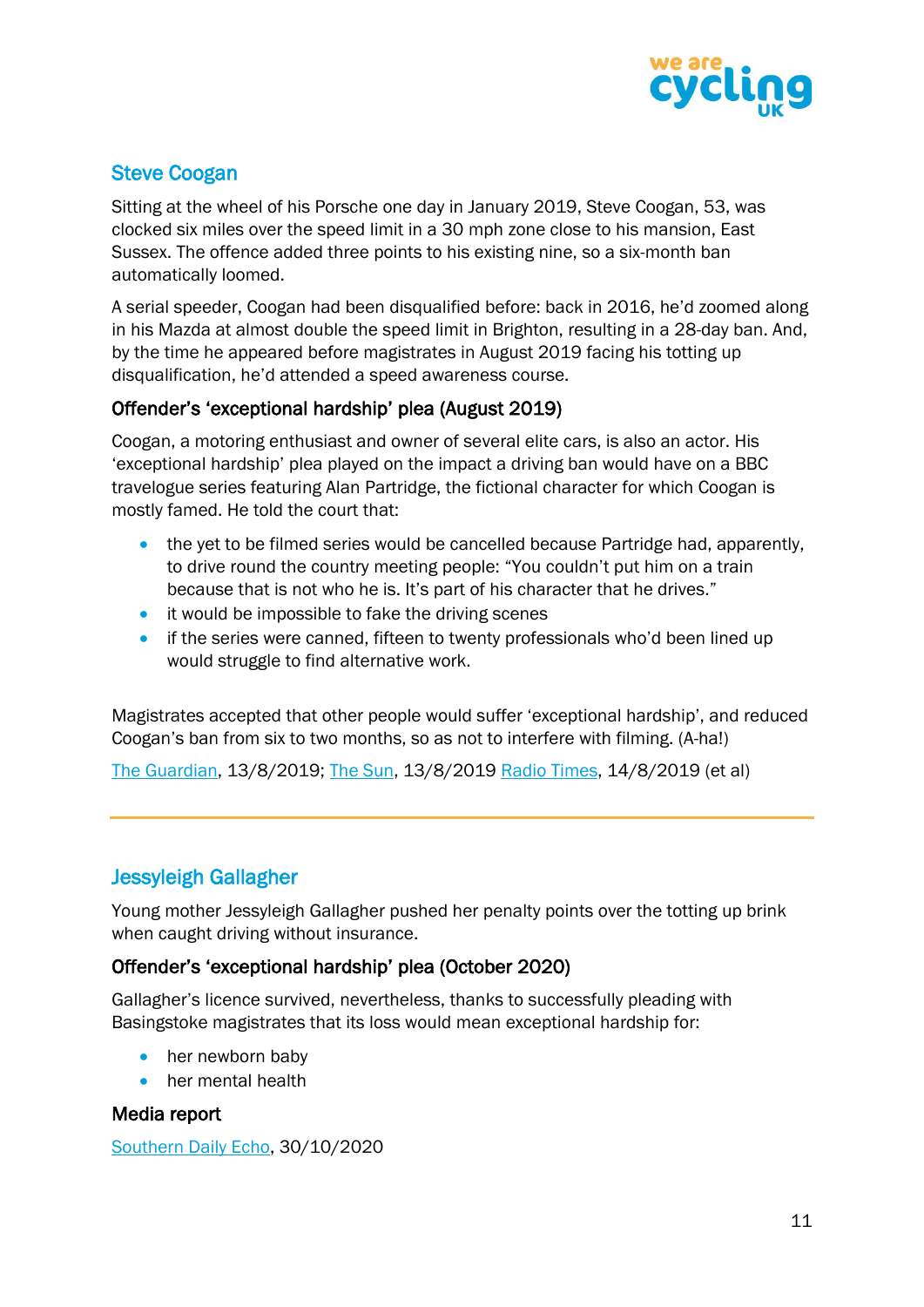

# <span id="page-12-0"></span>Samuel Heyes

Many drivers would understandably quake at the thought of travelling along the A14 when Samuel Heyes, 30, decided to rip along at 110 mph in his Audi A4.

Technically speaking, the legal system took a dim view too and issued him enough points (six) to propel him past the totting up ban threshold (he already had nine).

# Offender's 'exceptional hardship' plea (March 2021)

Originally, magistrates rejected his exceptional hardship plea, but he appealed at Ipswich Crown Court, saying:

- he runs a coffee cargo handling business, which involves driving workers between locations in a seven-seater van (a letter from his company's accountants confirmed the need for travel between dock and storage locations at short notice and during unsociable hours)
- although his second-in-command could also drive, he might reasonably decline the extra burden
- the company would be left immobile and facing possible liquidation (others would suffer as a result).

The appeal succeeded, but the court Recorder warned that the decision had been a "close run thing". The impact on innocent third parties had tipped the balance in the offender's favour by the "skin of his teeth".

# Media report

[Ipswich Star,](https://www.ipswichstar.co.uk/news/crime/felixstowe-coffee-cargo-boss-samuel-heyes-spared-ban-7836612) 19/3/2021

# <span id="page-12-1"></span>Zsolt Hodi

When a police mobile camera recorded Zsolt Hodi exceeding a 30 mph limit by 6 mph in February 2018, he already had nine penalty points. This was the fourth time he'd been caught speeding in seven months, and magistrates disqualified him under the totting up system. Hodi, 49, however, appealed.

# Offender's 'exceptional hardship' plea (January 2019)

Nottingham Crown Court heard that Hodi's car was an essential because:

- he was a very busy man and pathologist, working both for the NHS and, privately, for a biotechnological company (a very competitive world)
- he was likely to lose his contract with the private company if he couldn't drive
- he needed to drive his children to after-school tennis and swimming lessons
- his wife worked part-time and couldn't do everything on her own
- he could not use public transport to get to where he needed at short notice
- he had no time to wait for taxis
- hiring a private driver would be too expensive as he'd need one from 6am to 9pm (according to the Metro, he earned around £8,500 a month).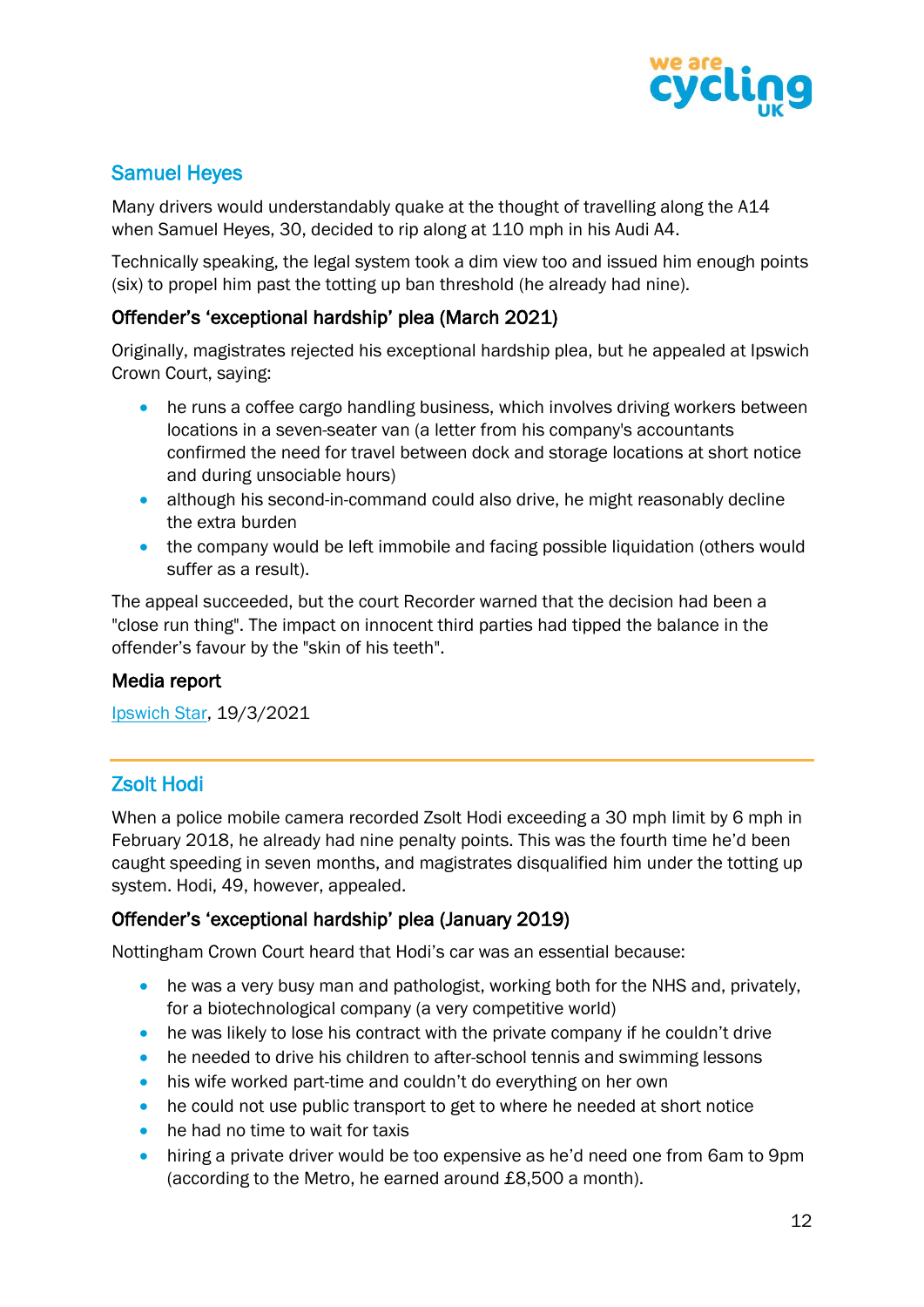

The magistrates found 'exceptional hardship' on account of others, his important job and the likelihood he'd lose his private contract work. The judge, however, warned: "Don't let this court or any court see you again. If we see you for a traffic offence, you will be catching the bus home."

#### Media report

[Metro,](https://metro.co.uk/2019/01/05/doctor-caught-speeding-driving-ban-lifted-can-take-children-tennis-8313936/) 5/1/2019

# <span id="page-13-0"></span>Mariama Jalo

Driving without insurance, Mariama Jalo, 30, scored herself enough points for an automatic ban.

#### Offender's 'exceptional hardship' plea (December 2020)

But Peterborough magistrates let her drive on because:

- she cares for three children, with a fourth on the way
- she cares for her own mother, who has health issues
- is clinically vulnerable to Covid-19, so couldn't use public transport instead.

#### Media report

[Peterborough Telegraph,](https://www.peterboroughtoday.co.uk/news/crime/peterborough-driver-avoids-ban-she-and-mum-are-vulnerable-covid-3061513) 9/12/2020

# <span id="page-13-1"></span>Lebron Leulauai

In January 2018, Lebron Leuluai added three points to her licence for putting her foot down on her luxury Jaguar's pedal in a 40 mph zone. She was clocked at 48 mph, committing an offence that brought her to the totting up crunch-point.

All Leuluai's existing nine points were for speeding too.

# Offender's 'exceptional hardship' plea (November 2018)

Weeping Leuluai, 41, trainee primary school teacher and wife of rugby star Kylie Leuluai, appeared in court, claiming that:

- her husband would have to take over the school run if she couldn't drive, quitting his post as head of operations at rugby league outfit Warrington Wolves (he worked odd hours and it would complicate his job)
- her son, 12, had been awarded a football scholarship which meant attending matches across the country during the weekend
- if she lost her licence and her husband lost his job, it would affect them financially (they had no savings and would lose their £1,900-a-month rented house)
- they had no family in the UK, so would struggle to look after their children.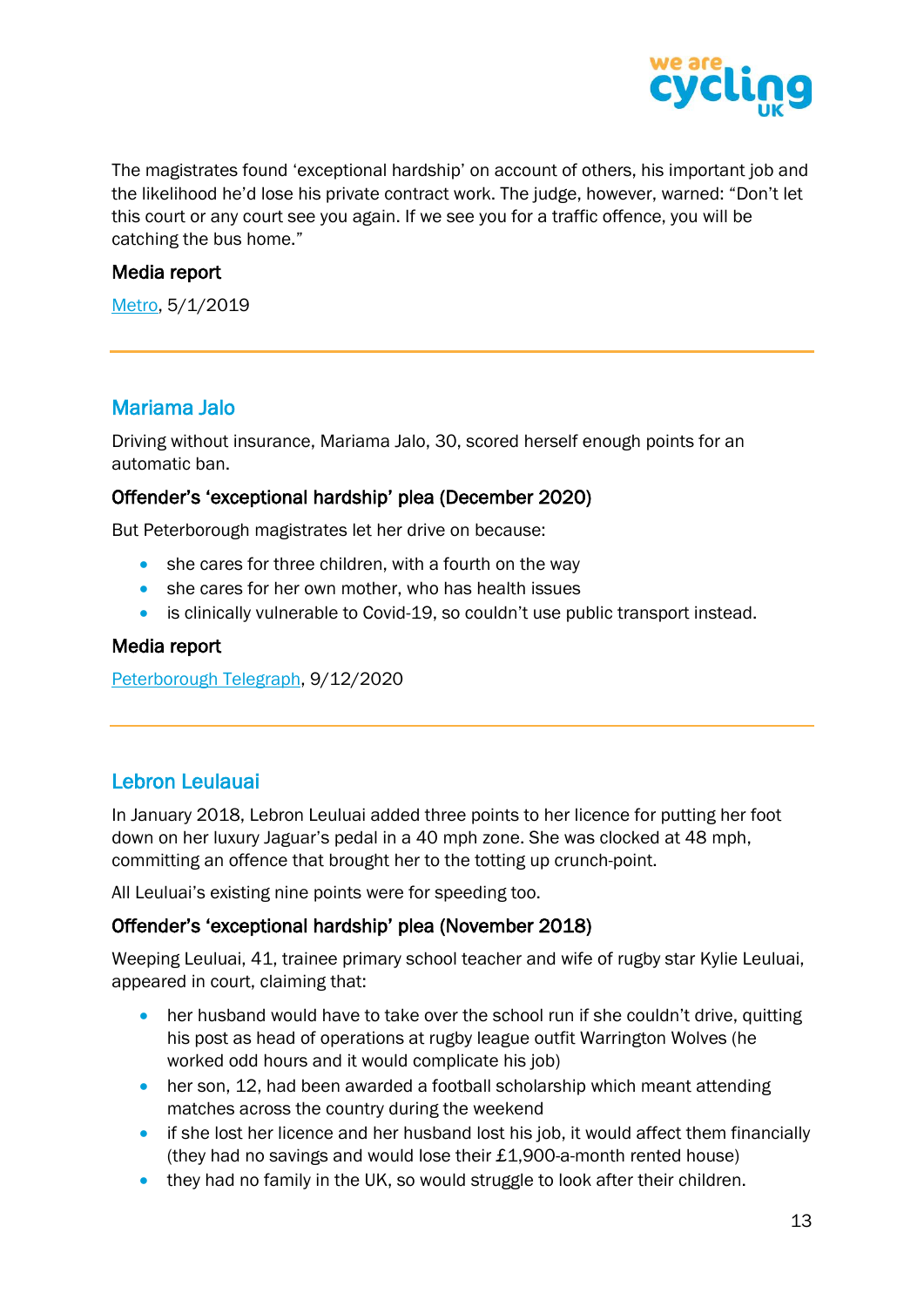

Letting her off a ban, the JP said: 'If you were to lose your license we recognise your husband wouldn't be able to take over as he could lose his job. / The vast majority of people who try to use exceptional hardship get their application rejected. / You have been lucky today, but we believe your children would suffer exceptional hardship if you lose your license today."

[Daily Mail,](https://www.dailymail.co.uk/news/article-6441507/Kylie-Leuluais-wife-avoids-driving-ban-speeding-luxury-Jaguar.htm) 29/11/2018

# <span id="page-14-0"></span>Jonathan Mark Lobb

In September 2018, a police officer spotted Jonathan Mark Lobb speeding massively – 40 mph (yes, 40 mph) – over the speed limit on the A303, Somerset. Rocketing along at 110 mph, Lobb was riding his motorbike at the time.

With an existing six points for two previous speeding offences, his further endorsement to the tune of six brought him to the totting up ban level.

# Offender's 'exceptional hardship' plea (April 2019)

Appearing before Somerset Magistrates, Lobb, 54, pleaded with them not to take his licence away because:

- he ran a private care home in Newton Abbot for 30 elderly people and employed 32 members of staff
- his residents relied on him to take them to hospital appointments
- he needed to drive for his 100-mile commute to work
- driving between 50,000 and 60,000 miles a year, he spent a great deal of time in his car
- he shared the school run with his wife and it would be difficult for her to take their son to school every day when she was working.

The magistrates accepted the businessman's arguments in view of his care home role and the effect disqualification would have on family members.

#### Media report

[SomersetLive,](https://www.somersetlive.co.uk/news/somerset-news/motorcyclist-caught-doing-110mph-a303-2764090) 16/4/2019

# <span id="page-14-1"></span>Shane Marsden

Found guilty of failing to identify the driver of his BMW which had been involved in an alleged incident, Shane Marsden added six points to the nine he already had for speeding (two counts) and mobile phone use at the wheel (one count). This comes to 15, three points over the totting up ban threshold.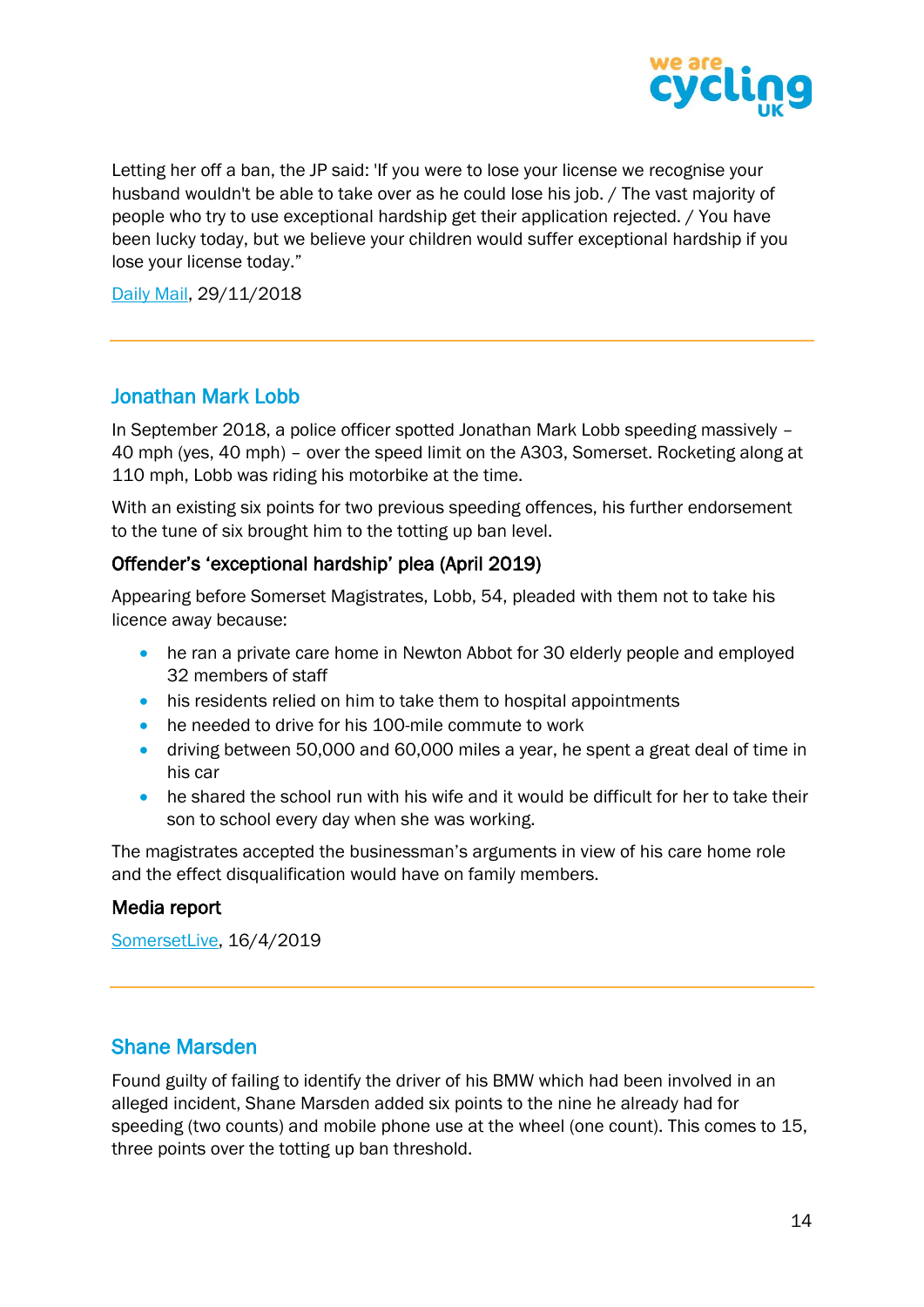

# Offender's 'exceptional hardship' plea (September 2016)

Marsden, 28, told Stockport Magistrates Court that:

- he would lose his job as an audit manager with KPMG if unable to drive, thus putting his career in jeopardy (he had to drive to see clients all over the place in the same day)
- his boss had said "in no uncertain terms" that he couldn't do his job if banned
- he wouldn't be able to pay his bills and mortgage
- he'd used up his savings to support his family when the stock market crashed
- his family couldn't drive him because they had low paid jobs
- public transport was unpractical

In court, a representative of the Crown Prosecution Service pointed out that there was no written evidence backing up Marsden's claim that he would lose his job.

Accepting the plea, magistrates said: "You can never use this excuse again, you have to drive like a saint."

#### Media reports

[Manchester Evening News,](https://www.manchestereveningnews.co.uk/news/greater-manchester-news/high-flying-accountant-15-penalty-11905272) 19/9/2016

# <span id="page-15-0"></span>Alex McFarlane

Between June and August 2014, Alex McFarlane triggered safety cameras seven times. Not only that, but he failed to respond to every penalty notice sent by the police.

Reporting on McFarlane's offences as "Seven deadly sins", ITV News listed them as:

Royal Artillery Way, Southend – 109 mph and 82 mph in a 50 mph limit A127 at Rayleigh – 69 mph and 59 mph in a 50 mph zone A127 at Laindon – 55 mph in a 40 mph limit Marine Parade, Westcliff – 32 mph in a 20 mph limit A127 at Southend – went through a red light.

For this, he racked up a mammoth 42 points (six for each crime).

#### Offender's 'exceptional hardship' plea (June 2015)

At Southend Magistrates Court, construction site manager McFarlane, 50, claimed that:

- if banned, he'd lose his job and home, and would be unable to pay off his debts
- since the incidents, he had been treated for a nervous breakdown which had led to a spending spree and heavy debts.

Magistrates accepted his plea.

#### Media reports

[ITV News,](https://www.itv.com/news/anglia/2015-07-03/seven-deadly-sins-speeding-driver-caught-on-camera-repeatedly-gets-42-points-but-escapes-a-ban/) 3/7/2015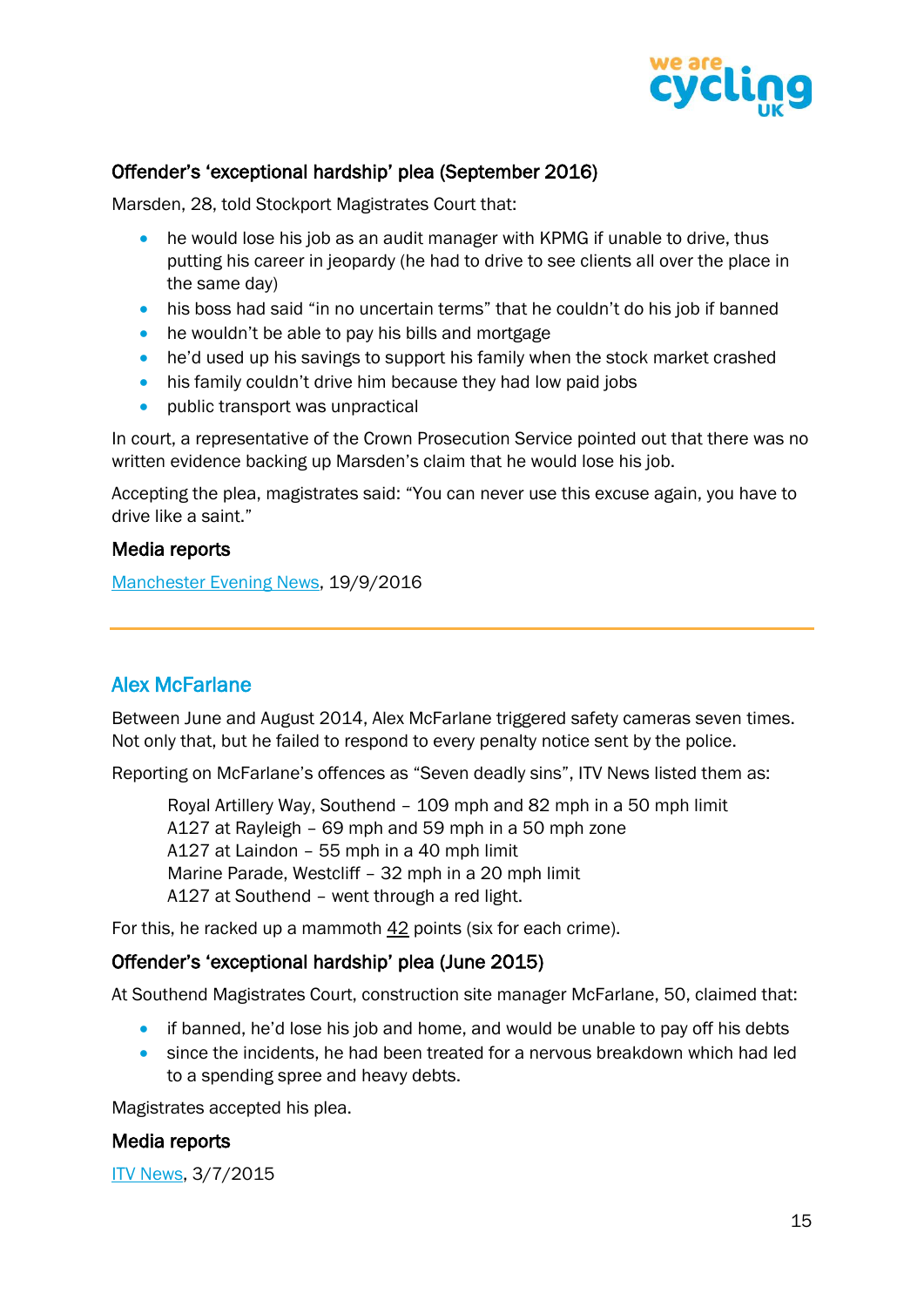

# <span id="page-16-0"></span>Katie Price

Former glamour model Katie Price's ('Jordan') history of crashes, drink-driving, mobile phone offences, failing to identify the driver, speeding and disqualifications (and driving whilst disqualified) is tangled and a challenge to unpick. Often written up sensationally by the national media, her myriad charges have even confused the courts. (The Sun, 10/10/2019).

The Daily Mail, however, has helpfully put together a [timeline](https://www.dailymail.co.uk/tvshowbiz/article-9380989/Katie-Price-shares-loved-snap-boyfriend-Carl-Woods-appearing-confirm-shes-pregnant.html) spanning October 2003 to March 2021, with sixteen entries.

For the purposes of this report, we are focussing on how a plea of 'exceptional hardship' convinced magistrates to slice six months from a two-year ban in 2019.

# Offender's 'exceptional hardship' plea (December 2019)

Appearing in Woolwich Crown Court, Katie Price claimed:

- she was so scared of kidnappers that she needed a car to flee her isolated home, just in case (she'd received threats)
- the bus stop outside her house was defunct
- a divorced mother of five, she had fifty-fifty responsibility for her children, and this meant sticking to a set schedule
- she needed her car in case she had to drive her son, who has disabilities, urgently to hospital; it was quicker than an ambulance because she lived in the middle of nowhere; her son couldn't cope with anyone else driving, a taxi or a bus; and she needed to collect medication from his GP and drive it to his school where he lives during the week
- she's bankrupt, so couldn't afford to hire a driver

Price also said: "Not being able to drive will affect my life massively. The nearest shop is a mile walk and I can't cycle because there's no pavements where I live."

Despite reducing the ban, the judge said: "Your driving record is appalling, you know that. / You have displayed a degree of arrogance, knowing the effect of disqualification if you accumulate points. / We have very little sympathy for you because of your driving record, but we do have sympathy for those who suffer the consequences of your reckless behaviour."

Since then, Price's driving record has grown even more appalling. In April 2021, the same week as she was due back on the roads, she was banned for another six months (for, it seems, a totting up offence for speeding).

Few people would withhold compassion from Katie Price over the needs of her son. However, given his situation, the risk she has taken with her licence again and again is very hard to understand. The driving privilege is clearly precious to her, yet not only has she jeopardised it, but also exhibited the sort of behaviour known to endanger others.

# Media reports

The Sun, [17/9/2019;](https://www.thesun.co.uk/tvandshowbiz/9944304/katie-price-driving-phone-dog/) [10/10/2019;](https://www.thesun.co.uk/tvandshowbiz/10107167/katie-price-banned-driving/) [21&22/12/2019;](https://www.thesun.co.uk/tvandshowbiz/10603786/katie-price-fourth-kidnap-threat/) [16/4/2021](https://www.thesun.co.uk/tvandshowbiz/14666394/katie-price-banned-driving-another-six-months/)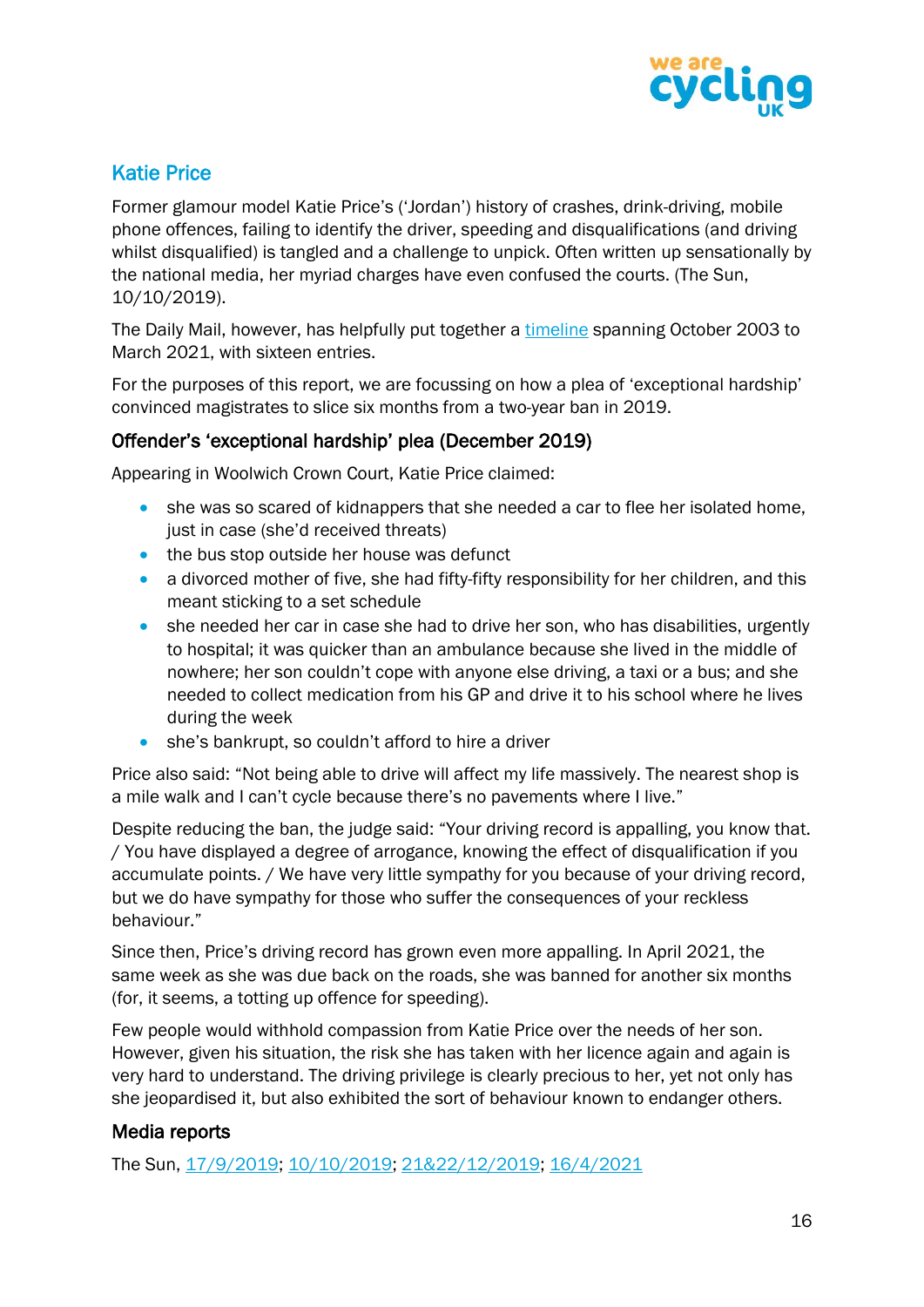

# <span id="page-17-0"></span>Ala Uddin

With a series of offences worth 11 penalty points behind him, plus another string worth 18 added in January 2014, Ala Uddin had more than enough for an automatic ban.

# Offender's 'exceptional hardship' plea (January 2014)

Pleading with magistrates in West Wales, Uddin, 44, claimed that saying goodbye to his licence would also mean saying goodbye to:

- his job as a Domino's takeaway pizza delivery driver
- the home he provides for his wife and children

The plea won the magistrate round, and Uddin proceeded to drive legally with 29 points, over double the number that should have seen him banned by default.

## Subsequently …

Having been stopped by police driving with a defective tyre and without insurance (also in January 2014), Uddin managed to add another six points to his licence = 35. He was finally banned for six months in March 2014.

Oddly, when his licence was taken away, Uddin was not left unemployed: Domino's moved him behind the counter instead.

## Media reports

[WalesOnline,](https://www.walesonline.co.uk/news/wales-news/magistrates-criticised-letting-driver-28-6593770) 26/1/2014; [Daily Mail,](https://www.dailymail.co.uk/news/article-2584165/Dominos-pizza-driver-35-points-licence-finally-banned-exposed-convicted-child-murderer-stabbed-schoolboy-death.html) 19/03/2014

# <span id="page-17-1"></span>**One day, one court in Suffolk**

In February 2020, the [East Anglian Daily Times](https://www.eadt.co.uk/news/speeding-suffolk-drivers-avoid-disqualification-with-12-points-on-licence-2653516) bunched together the cases of four totters, each of whom got away without a ban on the same day by successfully pleading 'exceptional hardship':

Raymond Coppin, a tiler of 70 (81 mph on the A12, plus other speeding offences), cited:

• loss of income; exceptional hardship for his wife

Helen Barber, 31 (54 mph on a 40 mph stretch of the A1214, fourth speeding ticket):

• effect on her son's ability to attend occupational therapy / hospital appointments

Grant McClusky, 35, court bailiff (35 mph in a 30 mph zone):

• impossible to use public transport to reach the jobs he had to do, or support his uncles in caring for his sick grandmother

Jack Loxley, security contract manager (81 mph on the A12):

• ban would 'cripple' his ability to travel to the country to work and run his pregnant partner to maternity appointments.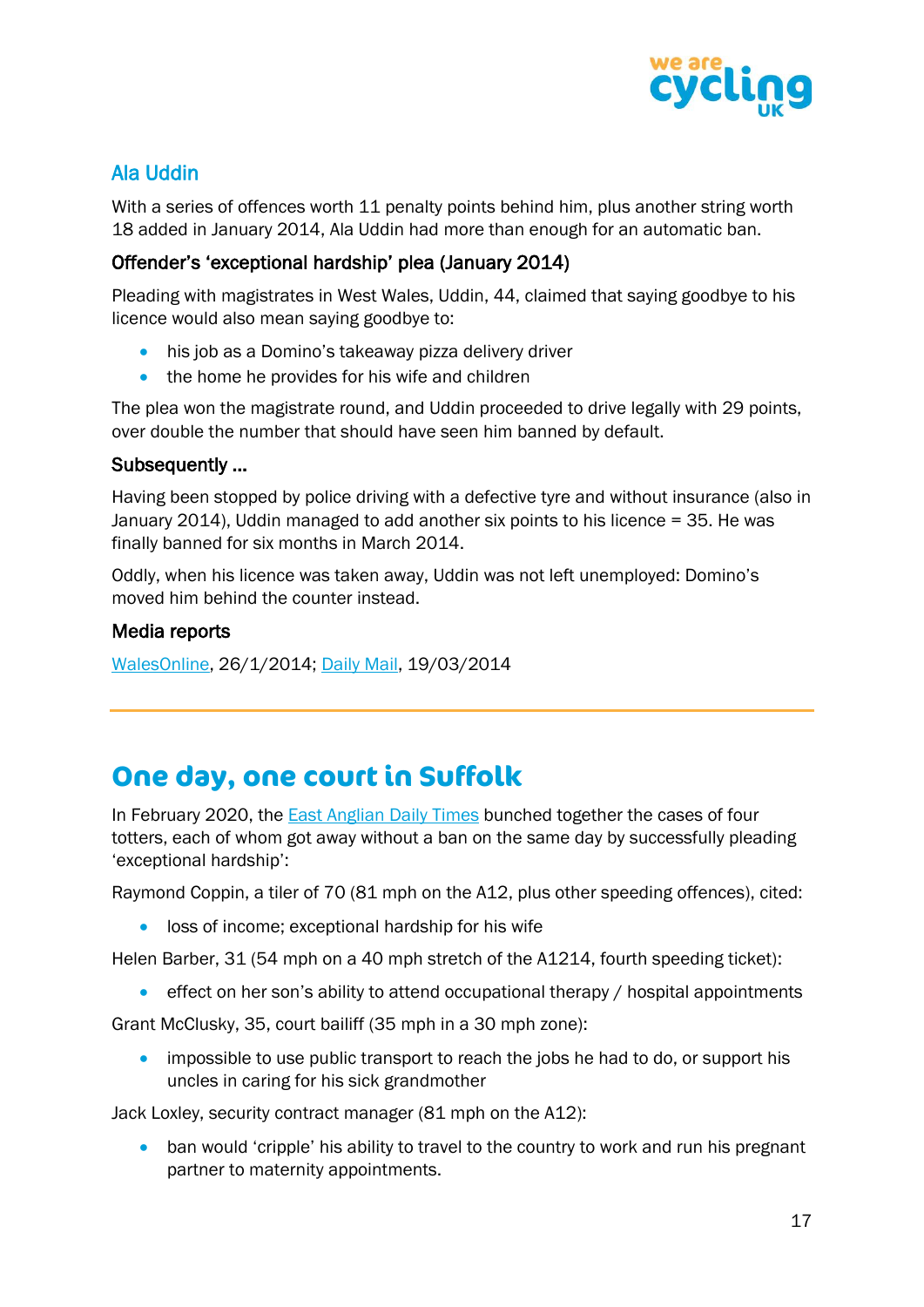

# <span id="page-18-0"></span>**Take your pick and spot the difference**

As mentioned, we're always spoilt for choice whenever we Google for 'exceptional hardship' cases. Searches return such a wealth that it seems reasonable to assume that motoring offenders in general have a great deal of faith in them.

Indeed, we came across the [case of one defendant, Alan Trim,](https://www.edp24.co.uk/news/alan-trim-driving-ban-at-lynn-court-8087266) who was so taken aback when King's Lynn magistrates declined his plea that he drove home from the hearing regardless (only to be caught for driving without a licence and uninsured).

Yet it is often only the outcome that distinguishes a successful from a failed plea – and, it is important to note, pleas do fail. Courts are certainly not universally charmed by them.

The grounds, though, often seem curiously similar. Perhaps the difference lies in how thoroughly a defendant is grilled on their evidence or alternative transport options for them or their dependants, and how easy any given magistrate finds it to differentiate between genuinely 'exceptional hardship' and the kind of inconvenience that most drivers could typically expect if disqualified as a punishment for committing a series of offences.

The following cases are examples of failed attempts, but none of them would have looked especially odd in the successful section above.

# <span id="page-18-1"></span>Keith Bates

Headteacher Keith Bates' licence was already endorsed with six points for speeding when he drove along using his mobile phone as a sat-nav. The further six points he earned for this led to a ban.

# Offender's exceptional hardship plea (August 2019)

Bates, 48, appealed at Norwich Magistrates, making the following 'exceptional hardship' pleas:

- he ran the highly-rated Eaton Hall Specialist Academy, a "fair old task"
- losing his licence would impact on his wider work, e.g. attending meetings all over Norfolk to support children experiencing challenges in school placements
- his school caters for some of the "most challenging children in Norfolk"
- he could not rely on public transport or someone else to drive him to do his job

The headteacher admitted, however, that he would not lose his position if disqualified.

Magistrates dismissed his appeal.

#### Media report

[Eastern Daily Press,](https://www.edp24.co.uk/news/crime/headteacher-from-norwich-banned-from-driving-1434690) 12/9/2019 (updated 9/10/2019)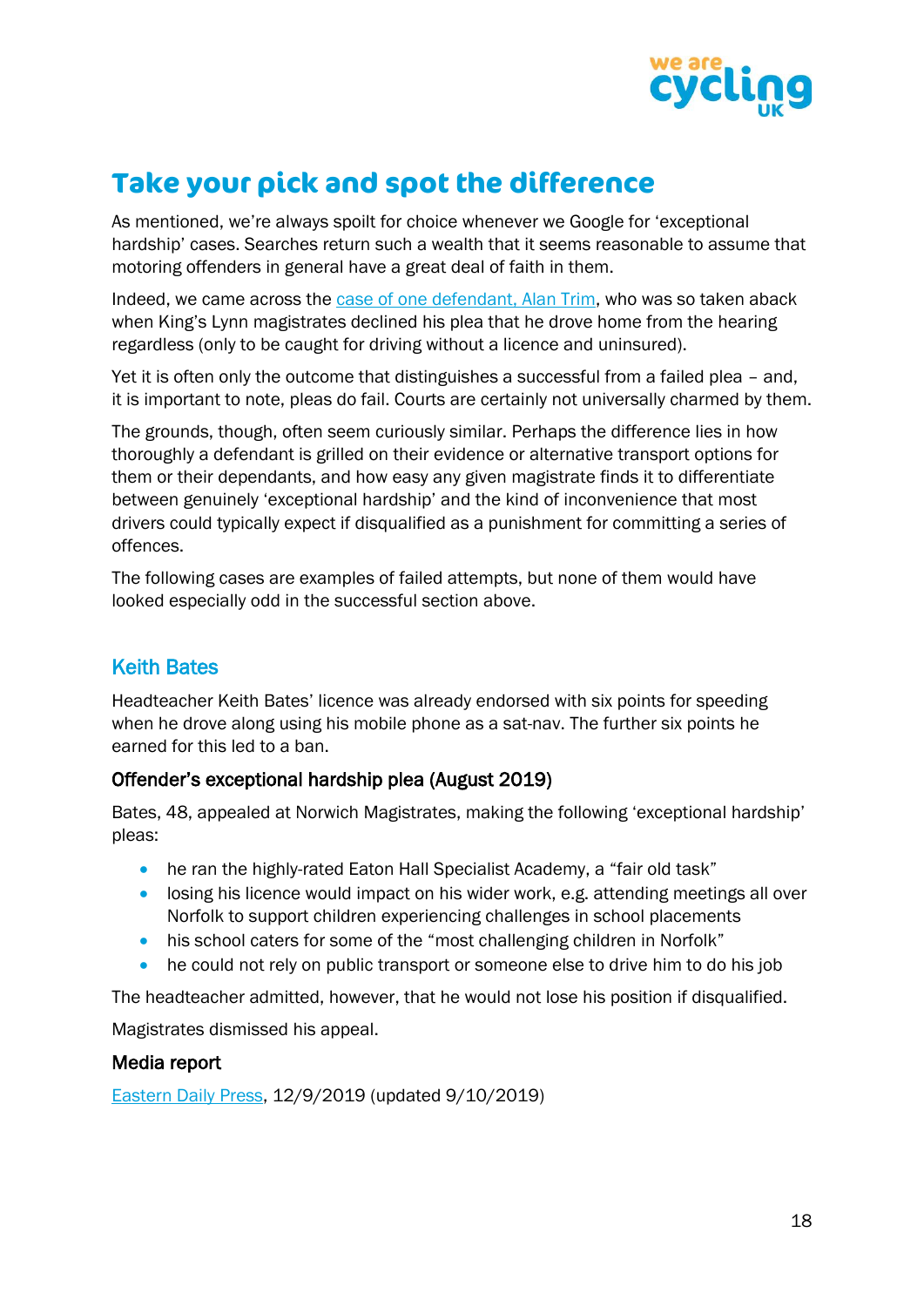

# <span id="page-19-0"></span>Ellie Brown

Love Island star, model, 'influencer' and Instagrammer with a fashion brand Ellie Brown whisked along the M42 in June 2019 at 101 mph in her Mercedes-Benz.

## Offender's exceptional hardship plea (January 2021)

Pleading against her automatic ban, Brown, 22, told Coventry magistrates that:

- she would suffer loss of income
- she is self-employed, working through an agency, and arranges her own transport
- does lots of travelling to shoots all over UK
- her fashion brand's factory is in Leicester, and she has to carry a lot of stock to it.

The Bench Chair said: "Exceptional circumstances is a very high hurdle and I'm afraid in the circumstances we find it does not apply in your case."

[Metro,](https://metro.co.uk/2021/01/25/love-island-star-ellie-brown-handed-road-ban-after-speeding-at-101mph-13963678/) 25/1/2021

# <span id="page-19-1"></span>Thomas Neil Gittins

Caught on his mobile while driving along the A489 in March 2021, sheep farmer Gittins faced a ban. This, as he told Welshpool magistrates caused him 'utter fear'.

#### Offender's exceptional hardship plea (May 2021)

Gittins, 51, said he needed to drive to:

- take his animals to the vets and market
- pick his children up at weekends

To this, the chair of the bench said: "We have heard you and we do not feel that there is exceptional hardship as you have friends and family around to help you".

[Powys County Times,](https://www.countytimes.co.uk/news/19336839.six-month-road-ban-chirbury-farmer-illegal-phone-use/) 31/5/2021

# <span id="page-19-2"></span>Max Power

A string of speeding convictions translated into a ban for Max Power, 27, Sunderland footballer and skipper.

#### Offender's exceptional hardship plea (October 2020)

Appealing, Power told the court:

- he would need to hire people to get him to training and fulfill 'round the clock' football and family commitments
- he enjoyed no support network
- his club would take a dim view if he couldn't get to the training ground, or to matches home or away
- he'd need two chauffeurs, costing £4,500 a month.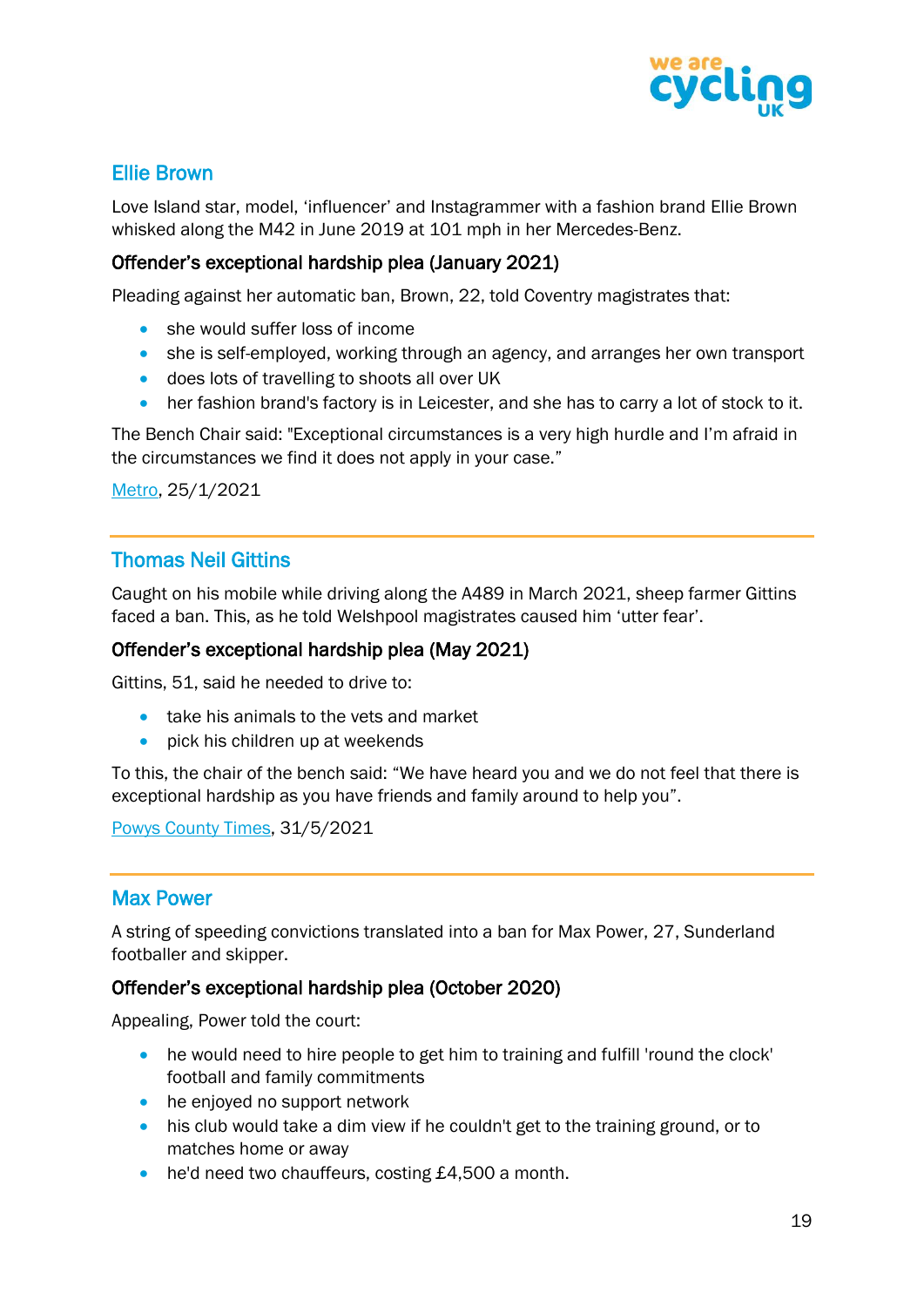

But Power confirmed under oath that he would not lose his contract and admitted his children's schools were only a mile away, that his wife didn't work and could drive, and he could cycle to training ground.

[Sunderland Echo,](https://www.sunderlandecho.com/news/crime/safc-skipper-max-power-banned-driving-after-losing-hardship-bid-keep-licence-2990071) 1/10/2020

# <span id="page-20-0"></span>**Conclusions**

The first two batches of cases studies in this report illustrate how easy it is for offending drivers to escape automatic bans – their penalty for putting others at risk – by pleading 'exceptional hardship'.

Sometimes the courts do query and dismiss such pleas: would the offender/others really lose their jobs? Would they really not be able to use public transport or, if wealthy, hire a driver? Would their business really liquidate? For innocent third parties and dependents, couldn't someone else take over the driving, or alternative arrangements be made?

But far too often, these pleas sail through.

For the families and friends of victims cyclist Lee Martin and motorcyclist Louis McGovern, the result was catastrophic, exceptionally hard.

We'll leave the penultimate words to the guidelines issued by the Sentencing Council for [England and Wales.](file:///C:/Users/Cherry/Documents/Cycling%20UK/sentencingcouncil.org.uk/explanatory-material/magistrates-court/item/road-traffic-offences-disqualification/3-totting-up-disqualification/) To repeat:

"Almost every disqualification entails hardship for the person disqualified and their immediate family. This is part of the deterrent objective of the provisions combined with the preventative effect of the order not to drive."

"Courts should be cautious before accepting assertions of exceptional hardship without evidence that alternatives (including alternative means of transport) for avoiding exceptional hardship are not viable".

"Loss of employment will be an inevitable consequence of a driving ban for many people. Evidence that loss of employment would follow from disqualification is not in itself sufficient to demonstrate exceptional hardship".

And the final words to these thoughts: if magistrates are still failing to apply these guidelines consistently or, in some instances, altogether, the law itself must surely change to make it crystal clear which circumstances are genuinely 'exceptional' and which are not.

The courts must prioritise protecting the public, not protecting someone's licence to drive.

For more detail on our recommendations for changes in the law, please see our report [Five Flaws: Failing Laws,](https://www.cyclinguk.org/sites/default/files/document/2021/06/2106_cyclinguk_five-flaws-failing-laws_final_1.pdf) (June 2021).